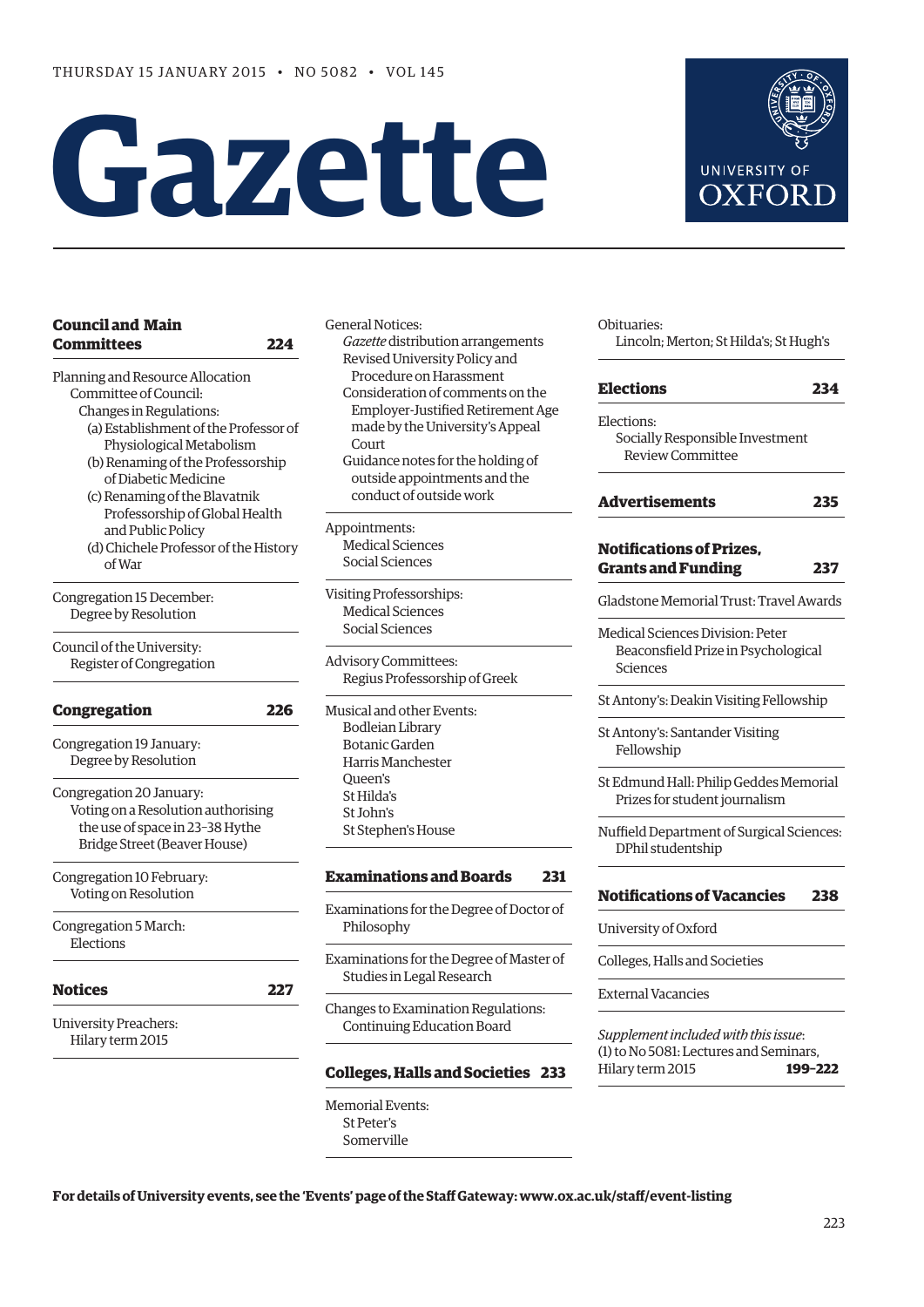# <span id="page-1-0"></span>Council and Main Committees

# **Planning and Resource Allocation Committee of Council**

#### **Changes in Regulations**

The Planning and Resource Allocation Committee of Council has made the following changes in regulations, to come into effect on 30 January.

#### **(a) Establishment of the Professor of Physiological Metabolism**

#### *Explanatory Note*

The following changes, made on the recommendation of the Medical Sciences Board, establish a new Professorship of Physiological Metabolism.

# *Text of Regulations*

**1** In SCHEDULE A of Council Regulations 3 of 2004, concerning statutory professorships, after 'Professor of British Heart Foundation Professor of Cardiovascular Physiology' insert 'Professor of Physiological Metabolism'.

**2** In Sect III of Council Regulations 24 of 2002, concerning individual professorships, insert new §278 and renumber existing §§278–334 by plus one:

#### '**§278.** *Professor of Physiological Metabolism*

1. The Professor of Physiological Metabolism shall undertake research in physiological metabolism and shall lecture and give instruction in this subject.

2. The professor shall be elected by an electoral board consisting of:

(1) the Vice-Chancellor, or if the head of the college specified in paragraph (2) below is the Vice-Chancellor, a person appointed by Council;

(2) the head of the college to which the Chair may be allocated by Council from time to time; or if the head is unable or unwilling to act, a person appointed by the governing body of that college;

(3) a person appointed by the governing body of the college specified in (2) of this clause;

(4), (5) two persons appointed by Council;

(6)–(9) four persons appointed by the Medical Sciences Board.

3. The professor shall be subject to the General Provisions of the regulations concerning the duties of professors and to those Particular Provisions of the same regulations, which are applicable to the Chair.'

#### **(b) Renaming of the Professorship of Diabetic Medicine**

#### *Explanatory Note*

The following changes, made on the recommendation of the Medical Sciences Board, rename the Professor of Diabetic Medicine (No 2) as the Professor of Metabolic Endocrinology, so as more closely to define the field of study.

#### *Text of Regulations*

**1** In SCHEDULE C of Council Regulations 3 of 2004, concerning statutory professorships, delete 'Professor of Diabetic Medicine (No 2)' and substitute 'Professor of Metabolic Endocrinology'.

**2** In Sect III of Council Regulations 24 of 2002, concerning individual professorships, delete §226 concerning the Professor of Diabetic Medicine (No 2) and substitute (new text underlined, deleted text struck through):

#### '**§226.** *Professor of Diabetic Medicine (No 2) Metabolic Endocrinology*

1. The Professor of Diabetic Medicine (No 2) Metabolic Endocrinology shall undertake research in Diabetic Medicine Metabolic Endocrinology and shall lecture and give instruction in this subject.

2. The professor shall be elected by an electoral board consisting of:

(1) the Vice-Chancellor, or if the head of the college specified in paragraph (2) below is the Vice- Chancellor, a person appointed by Council;

(2) the head of the college to which the Chair may be allocated by Council from time to time; or if the head is unable or unwilling to act, a person appointed by the governing body of that college;

(3) a person appointed by the governing body of the college specified in paragraph  $(2)$ ;

(4), (5) two persons appointed by Council;

(6)–(9) four persons appointed by the Medical Sciences Board;

(10) a person holding a clinical appointment appointed by the Oxford Radcliffe Hospitals NHS Trust (or the relevant successor body in the NHS should that Trust cease to exist).

At least three members of the board, of whom one shall be a professor, shall hold clinical appointments.

3. The professor shall be subject to the General Provisions of the regulations concerning the duties of professors and to those Particular Provisions of the same regulations, which are applicable to the Chair.'

# **(c) Renaming of the Blavatnik Professorship of Global Health and Public Policy**

#### *Explanatory Note*

The following changes, made on the recommendation of the Social Sciences Board, rename the Blavatnik Professor of Global Health and Public Policy as the Blavatnik Professor of Public Policy. The use of this more generic title will provide greater flexibility and better enable the school to recruit to the post in line with its academic needs.

#### *Text of Regulations*

**1** In SCHEDULE A of Council Regulations 3 of 2004, concerning statutory professorships, delete 'Blavatnik Professor of Global Health and Public Policy' and substitute 'Blavatnik Professor of Public Policy'.

**2** In Sect III of Council Regulations 24 of 2002, concerning individual professorships, delete §124 and substitute (deleted text struck through):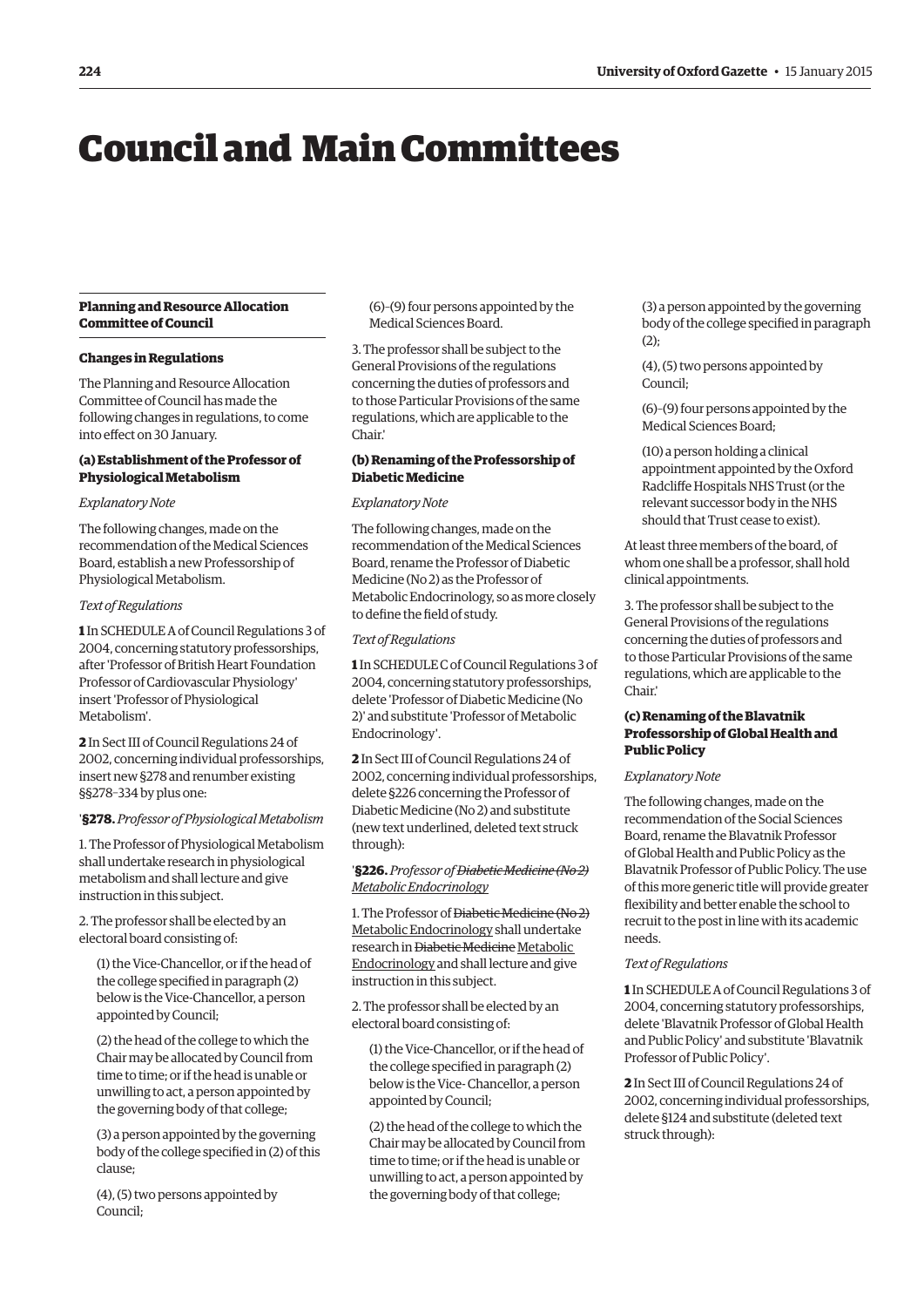## '**§124.** *Blavatnik Professor of Global Health and Public Policy*

1. There shall be a Professor of Global Health and Public Policy who shall undertake research in and shall lecture and give instruction in that subject and generally promote its study in the University.

2. The professor shall be elected by an electoral board consisting of:

(1) the Vice-Chancellor, or, if the head of the college specified in (2) below is Vice-Chancellor, a person appointed by Council;

(2) the head of the college to which the professorship shall be for the time being allocated by Council under any regulation in that behalf, or if the head is unable or unwilling to act, a person appointed by the governing body of the college;

(3) a person appointed by the governing body of the college specified in (2) above;

(4)–(5) two persons appointed by Council;

(6)–(9) four persons appointed by the Social Sciences Board.

3. The professor shall be subject to the General Provisions of the regulations concerning the duties of professors and to those Particular Provisions of the same regulations which are applicable to this chair.'

# **(d) Chichele Professor of the History of War**

#### *Explanatory Note*

The following changes amend the composition of the electoral board of the Chichele Professor of the History of War to remove reference to the Commandant of the Royal College of Defence Studies, and to comply with the general provisions for electoral boards laid down in Council Regulations 3 of 2004. They also remove outdated references.

#### *Text of Regulations*

In Sect III of Council Regulations 24 of 2002, concerning individual professorships, delete §149 and substitute (new text underlined, deleted text scored through):

'**§149.** *Chichele Professor of the History of War*

1. The Chichele Professor of the History of War shall lecture and give instruction in the History of War.

2. The professor shall be elected by an electoral board consisting of:

(1) the Vice-Chancellor, or, if the Warden of All Souls College is Vice-Chancellor, a person appointed by Council on the occurrence of a vacancy to act as an elector on that occasion;

#### (2) the Commandant for the time being of the Royal College of Defence Studies;

(2) (3) the Warden of All Souls College, or, if the Warden is unable or unwilling to act, a person appointed by the Governing Body of All Souls College on the occurrence of a vacancy to act as an elector on that occasion;

(3) (4) a person appointed by the Governing Body of All Souls College;

(4), (5) a person two persons appointed by Council;

(6), the Head of the Humanities Division, or his or her nominee;

(7), (8) two persons elected by the Board of the Faculty of History;

(9) (8) one person elected by the Board of the Social Sciences Division Faculty of Social Studies.

3. Notwithstanding the provisions of Sect I, §2, cl 3:

(i) Council may from time to time, if in the opinion of the electors no suitably qualified person is available, suspend the filling of a vacancy in the professorship for such period not exceeding five years, as it may think fit;

(ii) if any such suspension is approved, the electors may appoint an Associate Professor a Reader or Lecturer in the History of War on such conditions in regard to stipend and tenure as Council may determine after consultation with the General Board: provided always that the period of office for which such reader or lecturer is appointed shall not exceed the approved period of suspension of the professorship.

4.3. The professor shall be subject to the General Provisions of the regulations decree concerning the duties of professors and to those Particular Provisions of the same regulations decree which are applicable to this chair.'

#### **Congregation** 15 December

# **Degree by Resolution**

*This content has been removed as it contains personal information protected under the Data Protection Act.*

#### **Council of the University**

#### **Register of Congregation**

Mr Vice-Chancellor reports that the following names have been added to the Register of Congregation:

Airoldi, M, Blavatnik School of Government Ali, H, Faculty of Clinical Medicine Bates, R J, Estates Services Brant, J D, Wycliffe Hall Brown, T, Faculty of Chemistry Burdett, M S, Wycliffe Hall Camilleri, A F, Christ Church Dearlove, R B, Education Policy Support Durcan, J A, St John's Dutton, K J F, Faculty of Psychological Studies Flashman, E G, Wolfson Fowkes, S J, Jesus Friesen, C J P, Keble Gertz, S R P, St John's Greenhalgh, P M, Green Templeton Guthenke, C M, Corpus Christi Ichou, M, Nuffield Jacobs, I, University College Laehnemann, H M, St Edmund Hall Lamb, K M, Harris Manchester Lee, A J, Keble Lee, V, St Anne's McElwee, B M, St John's McKenzie-Edwards, E C, Hertford Meadows, A R, New College Mustafa, A B, Linacre Newell, J R, Brasenose Noonan, M P, St John's Riede, M K, Wolfson Rowbottom, J H, University College Rowland, R A, Somerville Saines, P J, Queen's Schaefer, DO. Trinity Schaefer, G O, St Cross Sherry, S, Faculty of Medieval and Modern Languages Shingiray, I L R, Faculty of History Sotiropoulos, S, Faculty of Clinical Medicine Storey, D, Lady Margaret Hall Thomson, H R, Nuffield Watt, TA, Merton Wilson, A, Social Sciences Division Workman, J P, Nuffield

#### **Divisional and Faculty Boards**

For changes in regulations for examinations see '[Examinations and Boards](#page-10-0)' below.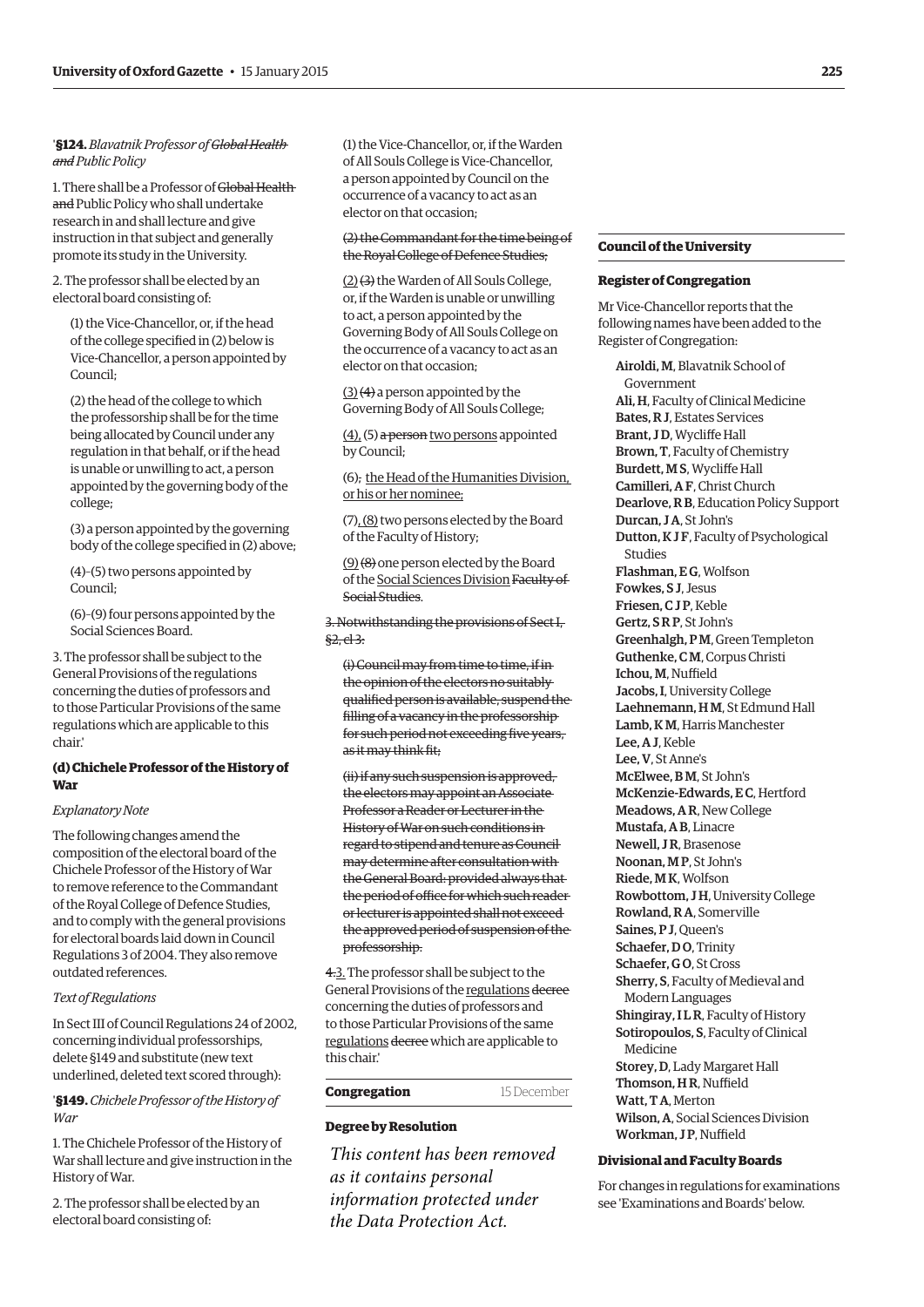# <span id="page-3-0"></span>Congregation

# **Congregation** 19 January

#### **Degree by Resolution**

*This content has been removed as it contains personal information protected under the Data Protection Act.*

#### **Congregation** 20 January

The meeting of Congregation is cancelled. The sole business comprises questions to which no opposition has been notified and in respect of which no request for adjournment has been received, and Mr Vice-Chancellor will accordingly declare the resolutions carried without a meeting under the provisions of Sect 7 (1) of Statute IV.

## **Voting on a Resolution authorising the use of space in 23–38 Hythe Bridge Street (Beaver House)**

(For explanatory note and text of resolution see *Gazette* [No 5081, 11 December 2014,](http://www.ox.ac.uk/gazette/2014-2015/11december2014-no5081/congregation/#192324) p188.)

# **Congregation** 10 February 2pm

¶ Members of Congregation are reminded that any two members may, not later than **noon on Monday, 2 February**, give notice in writing to the Registrar that they intend to oppose or amend the resolution below (see the note on the conduct of business in Congregation below). If no such notice has been given, and unless Council has declared otherwise or the meeting has been adjourned, the resolution shall be carried and the meeting may be cancelled.

# **Voting on Resolution**

## *Text of Resolution*

Congregation welcomes the conclusions of the EIA, resolves that of the three options that it offers for mitigation of the environmental damage caused by the Castle Mill Development, Option 3 is the only one that offers substantial mitigation, and therefore instructs Council to proceed with mitigation work according to the recommendations of Option 3.

## *Proposed by*:

B Anderson, COMPAS Elizabeth Baigent, Wycliffe Hall Nicholas Bamforth, Queen's J Barton, CTSU Mette Berg, Anthropology W J Blair, Queen's Julia Bray, St John's W R C Briant, St Cross Christopher Brown, Worcester Averil Cameron, Keble Dexter Canoy, Nuffield Department of Population Health Jane Caplan, St Antony's E Carmichael, St John's Peter J Collins, St Edmund Hall Rory Collins, St Cross David Constantine, Queen's Stephanie Dalley, Somerville P LDavies, Jesus Jill M Dawson, Nuffield Department of Population Health Jan-Georg Deutsch, St Cross Robert Evans, Oriel Jonathan Flint, Merton Keith N Frayn, Green Templeton Charles Foster, St Cross Susan Gillingham, Worcester Michael Goldacre, Magdalen Imogen Goold, St Anne's R B P Harrison, Saïd Business School Martin Henig, Wolfson William Herrington, Nuffield Department of Population Health Martin Ingram, Brasenose Jane Kaye, St Cross Diarmaid MacCulloch, St Cross

Peter Mackridge, St Cross Sloan Mahone, St Cross Judith Maltby, Corpus Christi Timothy Morris, Green Templeton Kalypso Nicolaïdis, St Antony's Avner Offer, All Souls Fernanda Pirie, St Cross Oliver Pooley, Oriel Hilary Priestley, St Anne's Gesine Reinert, Keble Jane Roberts, Nuffield S G Roberts, St Edmund Hall Paul Ryder, Nuffield Department of Population Health Quentin Sattentau, Magdalen S W Saunders, Merton Hugh Series, Law Andrew Shacknove, Continuing Education Michael Sharpe, St Cross Alison J Shaw, Nuffield Department of Population Health Hannah Skoda, St John's Michael Smets, Green Templeton S A Smith, All Souls B A Sufrin, Worcester Andrew Topsfield, St Cross Ruth Travis, Nuffield Department of Population Health Kate Tunstall, Worcester N Van Hear, St Cross S Waters, St Anne's Roy Westbrook, St Hugh's Andrew Wilkinson, All Souls R W Zetter, Green Templeton

#### **Congregation** 5 March

#### **Elections**

Other Committees and University **BODIES** 

Socially Responsible Investment Review Committee

Details are in '[Elections'](#page-11-0) section below.

#### **Note on procedures in Congregation**

¶ Business in Congregation is conducted in accordance with Congregation Regulations [2 of 2002 \(www.admin.ox.ac.uk/statutes/](www.admin.ox.ac.uk/statutes/regulations/529-122.shtml) regulations/529-122.shtml). A printout of these regulations, or of any statute or other regulations, is available from the Council Secretariat on request. A member of Congregation seeking advice on questions relating to its procedures, other than elections, should contact Mrs F Burchett at the University Offices, Wellington Square (telephone: (2)80199; email: felicity. [burchett@admin.ox.ac.uk\); questions](mailto:felicity.burchett@admin.ox.ac.uk)  relating to elections should be directed to the Elections Officer, Ms S L S Mulvihill [\(telephone: \(2\)80463; email: elections.](mailto:elections.office@admin.ox.ac.uk) office@admin.ox.ac.uk).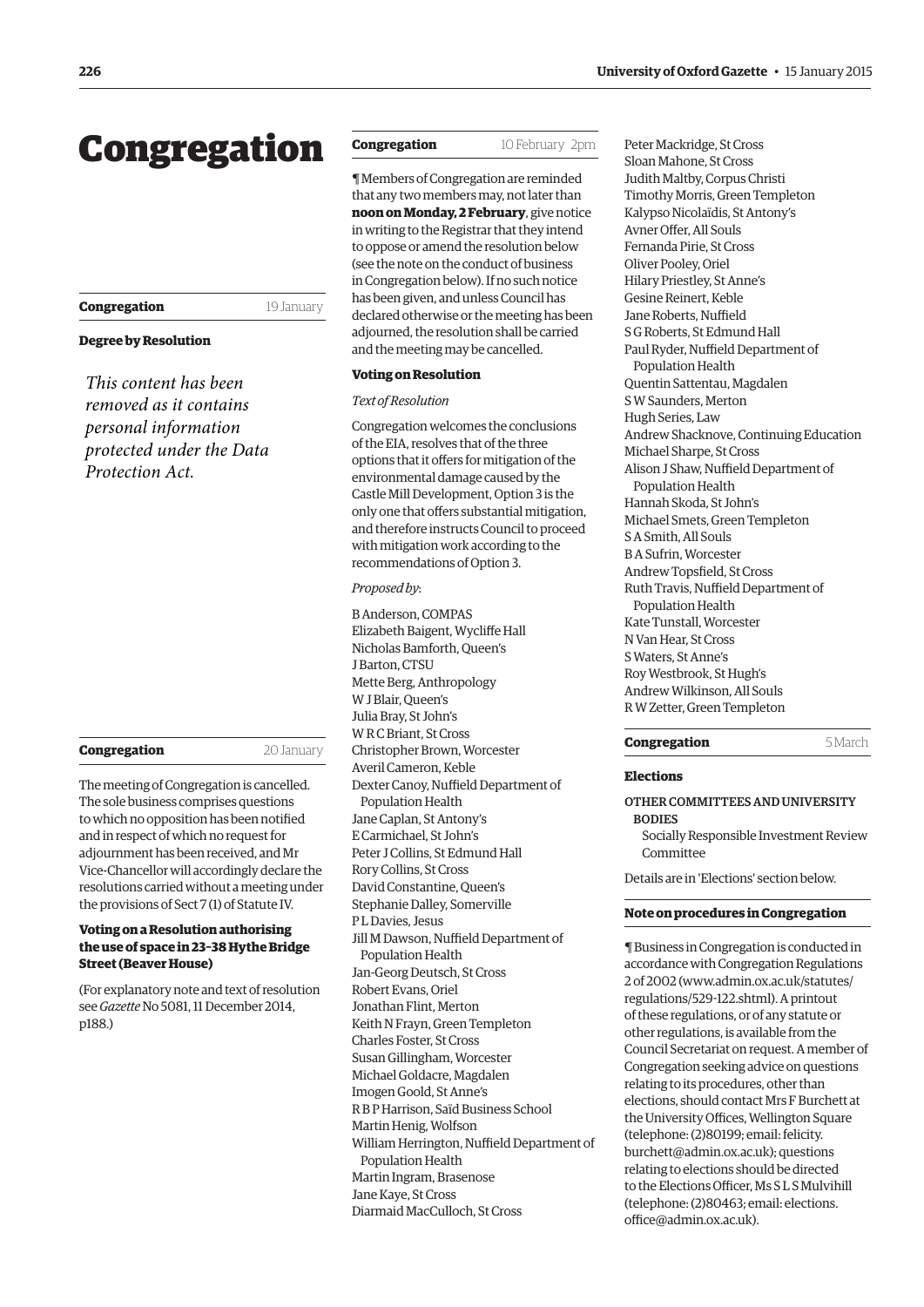# <span id="page-4-0"></span>Notices

# **University Preachers**

#### **Hilary term 2015**

Thursday, 15 January, 8am: *Holy Communion (Latin), St Mary's*

Sunday, 18 January, 9.30am: The Ven David Meara, Archdeacon Emeritus, London. *Latin Litany and Sermon, St Mary's*

Sunday, 25 January, 10am: Professor Jan Joosten, Regius Professor of Hebrew. *Macbride Sermon, Hertford*

Sunday, 8 February, 5.30pm: The Rt Revd Nicholas Holtam, Lord Bishop of Salisbury. *University Sermon (intercollegiate Evensong), St Mary's*

Sunday, 15 February, 10.30am: The Very Revd Dr John Drury, Chaplain, All Souls. *Sermon on the Grace of Humility, All Souls*

Sunday, 22 February, 10.30am: Dr Julian Baggini, writer and philosopher. *University Sermon, St Mary's*

\*Sunday, 8 March, 6pm: The Very Revd Catherine Ogle, Dean, Birmingham. *Sermon for the Annunciation of the Blessed Virgin, Oriel*

\* On this day Doctors will wear their robes

#### **General Notices**

#### *Gazette* **distribution arrangements**

This is the first issue of the *Gazette* to be distributed using the revised mailing lists. If you were expecting to receive your own copy but haven't, or if you have received a copy but hadn't requested it, please contact gazette@admin.ox.ac.uk explaining the situation so that we can amend the lists in time for the next issue. Please also let us know if you would like a copy of this issue sent to you.

#### **Revised University Policy and Procedure on Harassment**

A revised Policy and Procedure on Harassment was approved by Council on 1 December 2014. The revised document, which is available at www. [admin.ox.ac.uk/eop/harassmentadvice/](www.admin.ox.ac.uk/eop/harassmentadvice/policyandprocedure) policyandprocedure, includes a new

procedure for student complaints of harassment against other students.

New guidance for staff has also been developed on handling cases of sexual assault or sexual violence. This guidance is available at www.admin.ox.ac.uk/eop/ [harassmentadvice/policyandprocedure/](www.admin.ox.ac.uk/eop/harassmentadvice/policyandprocedure/guidance) guidance.

# **Consideration of comments on the Employer-Justified Retirement Age made by the University's Appeal Court**

The University has operated an Employer-Justified Retirement Age (EJRA) of 30 September before the 68th birthday for all academic and academic-related staff since October 2011. The policy includes a process under which individuals may apply to extend their employment beyond the EJRA, such applications being considered by the EJRA Panel. If the panel declines a request, the individual may appeal to the University's Appeal Court.

As reported in the *Gazette* of 25 September 2014, the University's Appeal Court has recently heard such an appeal and has raised some issues regarding the EJRA policy and procedure. The decision of the court is binding only in relation to the appeal of the individual concerned, and does not create any binding precedent on the University as a whole. The other observations of the court on the EJRA policy are for the University to use in its consideration of the future of the policy.

The EJRA was established, with the agreement of Congregation, in 2011, following changes in national legislation. After two rounds of wide consultation across the collegiate University, the underpinning amendment to Regulation 7(1) of Council Regulations 3 of 2004 was published to Congregation in the *Gazette* in the normal way: no objections were received, no alternatives were proposed and no debate was requested. Accordingly, the amendment was implemented.

It was agreed that the EJRA would operate for an initial period of ten years with an interim review after five years. In addition, annual reviews are undertaken by the Personnel Committee.

In the *Gazette* of 25 September 2014, the Personnel Committee reported that it would consider in Michaelmas term how to respond to the issues raised in the judgment. In the *Gazette* of 13 November 2014, it was reported that the Personnel Committee had met and held an initial discussion as to whether the five-year review should be brought forward from 2016/17. The

committee, mindful of the importance of giving the issues raised in the judgment careful and thorough consideration, decided that it needed further information prior to another discussion at its meeting in seventh week of Michaelmas term.

The Personnel Committee met again in seventh week and discussed this matter further. It was concerned to ensure that any review of the overarching EJRA policy has the benefit of sufficient data on which to base reasoned recommendations to Congregation should any changes be considered desirable. The Personnel Committee was also aware that those matters raised by the Appeal Court that can be considered in the short term should receive attention as soon as possible. In this context, the committee decided that, in the course of 2015 and with detailed work carried out by a sub-group with some coopted members, it will consider:

**1** whether the aims of the EJRA need to be clarified;

**2** whether changes are needed to the Considerations (the criteria) for extensions to employment; and

**3** whether there should be other procedural changes relating to the process for considering requests for employment beyond the EJRA.

The committee will also oversee the data collection required to inform a wider review of the EJRA and, in the longer term, it will bring proposals to Council to set up a working party to undertake that review. It is anticipated that the working party will consider the extent to which the EJRA is meeting the Aims identified when the policy was established, whether the EJRA is appropriately set at the 30 September before an individual's 68th birthday, and whether it applies to the right staff groups. These issues, and any others that seem relevant, will be considered in the context of case-law at that time and data concerning the impact of the EJRA at Oxford in comparison with other higher education institutions with and without a retirement age.

Council considered and endorsed this plan of action at its meeting in eighth week of Michaelmas term. Congregation will be kept updated on the committee's progress.

The current policy remains in effect until such time as it may be changed.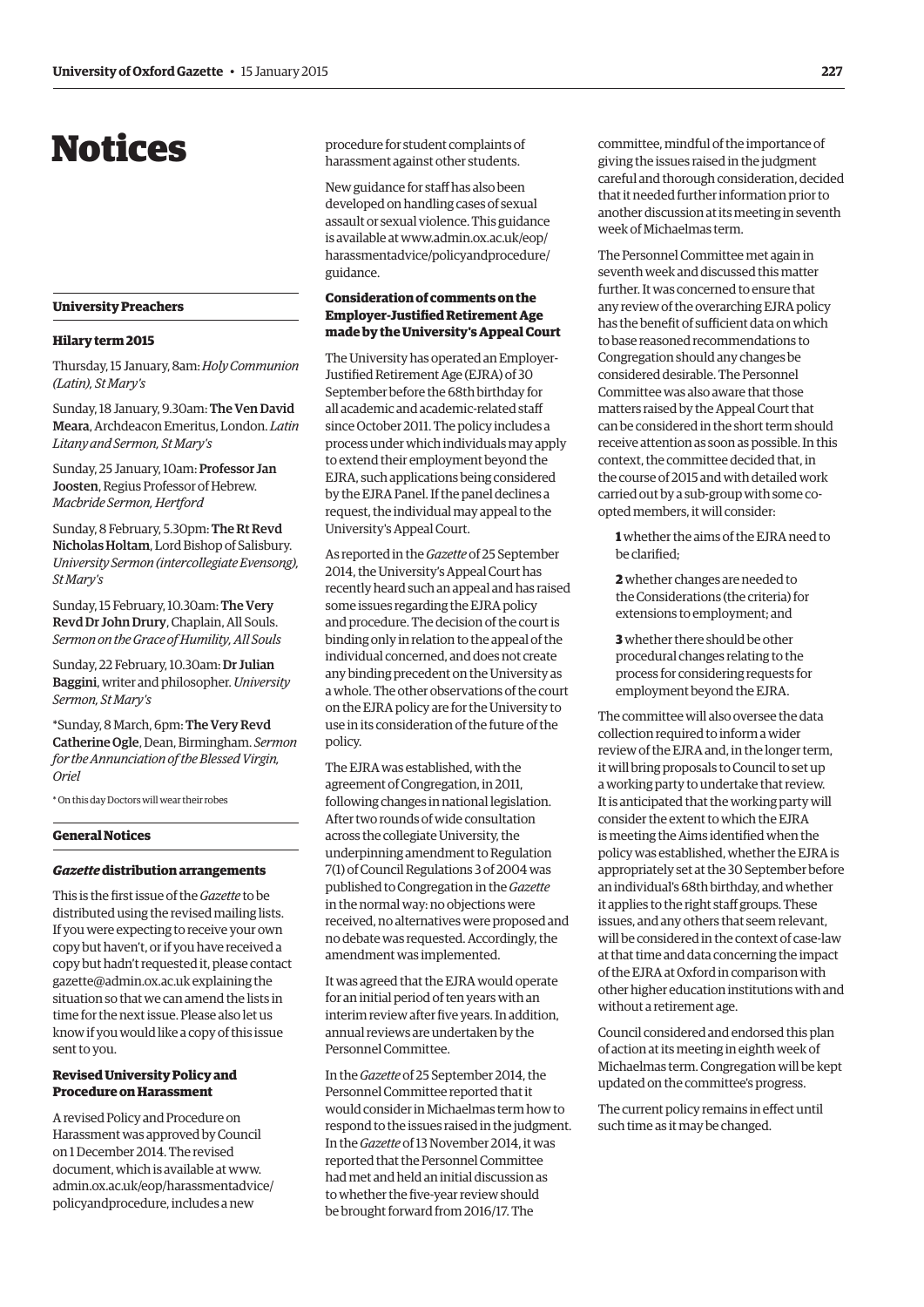# **Guidance notes for the holding of outside appointments and the conduct of outside work**

This Guidance Note should be read in conjunction with Council Regulations 5 of 2004.

# (1) Procedures forapplying FOR APPROVAL TO HOLD OUTSIDE **APPOINTMENTS**

(a) Applicants must complete an [application form available at: www.admin.](www.admin.ox.ac.uk/personnel/staffinfo/academic/approvaltoholdoutsideappointments) ox.ac.uk/personnel/staffinfo/academic/ approvaltoholdoutsideappointments.

(b) Applicants whose salaries are funded from externally funded research grants or contracts, or who are Principal Investigators (PI) or Co-Investigators on outsidesponsored projects, must adhere to the terms and conditions stipulated by or agreed with the sponsor and, if necessary, seek written approval from the sponsor<sup>1</sup>. If you are in any doubt, please contact Research Services staff for advice on the terms and conditions of externally funded research grants and contracts held by the University (tel (2)70143).

(c) Applicants must obtain the approval of their direct line manager where relevant.

(d) When the necessary approvals have been obtained from the relevant line manager or sponsor (as appropriate), applicants should submit the completed form to their head of department<sup>2</sup>, who will be asked to sign to confirm that he/she is content to approve the outside commitment in the context of the applicant's University duties.

The person who signs the forms should be:

- the Head of Department or Faculty Board Chair;
- the Head of Division if the applicant is a Head of Department, or the application is for a total of more than 30 days per year;
- the line manager of the senior officer making the application (where appplicable). For the avoidance of doubt, the application should be made to the Vice-Chancellor in respect of each of the Pro-Vice-Chancellors with portfolio, the Heads of Division, the Registrar and Bodley's Librarian. In the case of the Vice-

Chancellor, he or she should submit an application to the Chancellor;

• the person at the next higher level of authority if the Head of Department (or equivalent) has an interest in the appointment or activity.

(e) Applicants must ensure that they are familiar with the University's policy and procedure on conflict of interest (www. [admin.ox.ac.uk/researchsupport/integrity/](www.admin.ox.ac.uk/researchsupport/integrity/conflict) conflict). If they have any concerns about potential conflicts implicit in their proposed arrangements they should approach the secretary of the Conflict of [Interest Committee \(www.admin.ox.ac.uk/](www.admin.ox.ac.uk/researchsupport/integrity/conflict/policy) researchsupport/integrity/conflict/policy).

(f) If the outside appointment is arranged via Oxford University Consulting (see section 2 below) and approval is granted for the outside appointment, the applicant will enjoy a measure of protection under the University's insurance arrangements (see https://www1.admin.ox.ac.uk/ [researchsupport/consulting/faqs\). If the](https://www1.admin.ox.ac.uk/researchsupport/consulting/faqs)  outside appointment is arranged privately the individual (or the company) will need to [hold their own insurance cover \(see https://](https://www1.admin.ox.ac.uk/researchsupport/consulting/private) www1.admin.ox.ac.uk/researchsupport/ consulting/private).

# (2) Oxford University Consulting

The University's wholly owned subsidiary company, Isis Innovation Limited, has a division, Oxford University Consulting (OUC)( www.isis-innovation.com/ [consulting/index.html\), to help members](http://www.isis-innovation.com/consulting/index.html)  of the University to market their expertise to outside bodies, to negotiate commercial terms and payment on behalf of individuals, and to manage the administration associated with consultancy. OUC offers a professional service for academics and departments throughout the University, which will identify consultancy and related opportunities with local, national and international companies and organisations. Details of this service may be obtained by telephone ((2) 80829) or by email (consulting@isis.ox.ac.uk). Members of the University choosing to use the services of OUC must still follow the internal procedures for University approval of their outside appointments as outlined in this guidance note; OUC will, however, assist the process on behalf of the individuals concerned. Please see the University's [Consulting Policy and Procedures \(https://](https://www1.admin.ox.ac.uk/researchsupport/consulting) www1.admin.ox.ac.uk/researchsupport/ consulting).

# (3) Consultancies within research grantapplicationsandcontracts

The holding of a consultancy may be included where appropriate within research grant applications and contracts. Where consultancies are included in this way and provision is made through the payroll to pay staff for such work, the Outside Grants (OG) form should itemise, among the costs of the project, the costs of the consultancy payment (including employer's on-costs). Indirect costs should also be calculated on the total cost of the project, including the fee for the consultancy.

The PI should personally ensure that their Oxford colleague (acting as consultant on the project) understands the conditions under which they are being engaged (eg tasks to be undertaken, due dates, payment, intellectual property provisions, etc). This would normally be done in a meeting between the PI and the consultant (a brief follow-up email exchange to note what was agreed may also be appropriate). Time spent on such consultancies will count towards the 30-day limit.

If a department wishes to make personal payments to a University of Oxford staff member from a research account, these payments must go through the University payroll.

# (4) SERVICES TO INDUSTRY AND OUTSIDE **BODIES**

Not all work for outside bodies is governed by a contract with an external sponsor under the University's research grants and contracts procedures. Some is likely to be 'service' work, ie the provision of a service to an external organisation which is not of academic benefit but which makes use of spare capacity in a department (most often specialist facilities/equipment) in return for payment. Such arrangements should nevertheless be covered by an agreement approved by the head of department which is drawn up in consultation with the departmental administrator and (for tax reasons) with the Finance Division. Customers must be made aware of the University's standard conditions of sale and supply (available from the Legal Services Office (LSO)), which must be incorporated into all contracts (subject to any variations required on a case-by-case basis, and drafted or endorsed by the LSO).

A department may well wish to engage Oxford University Consulting to arrange these service agreements with third parties [\(see www.isis-innovation.com/consulting/](http://www.isis-innovation.com/consulting/index.html) index.html).

<sup>1</sup> The Wellcome Trust's grant conditions, for example, include stringent conditions relating to the holding of consultancies and these apply equally to individuals who are in receipt of Wellcome Trust research grants, as well as to those whose salaries are paid from Wellcome Trust grants.

<sup>2</sup> Throughout this document, the term 'head of department' should be taken to include chair of faculty board.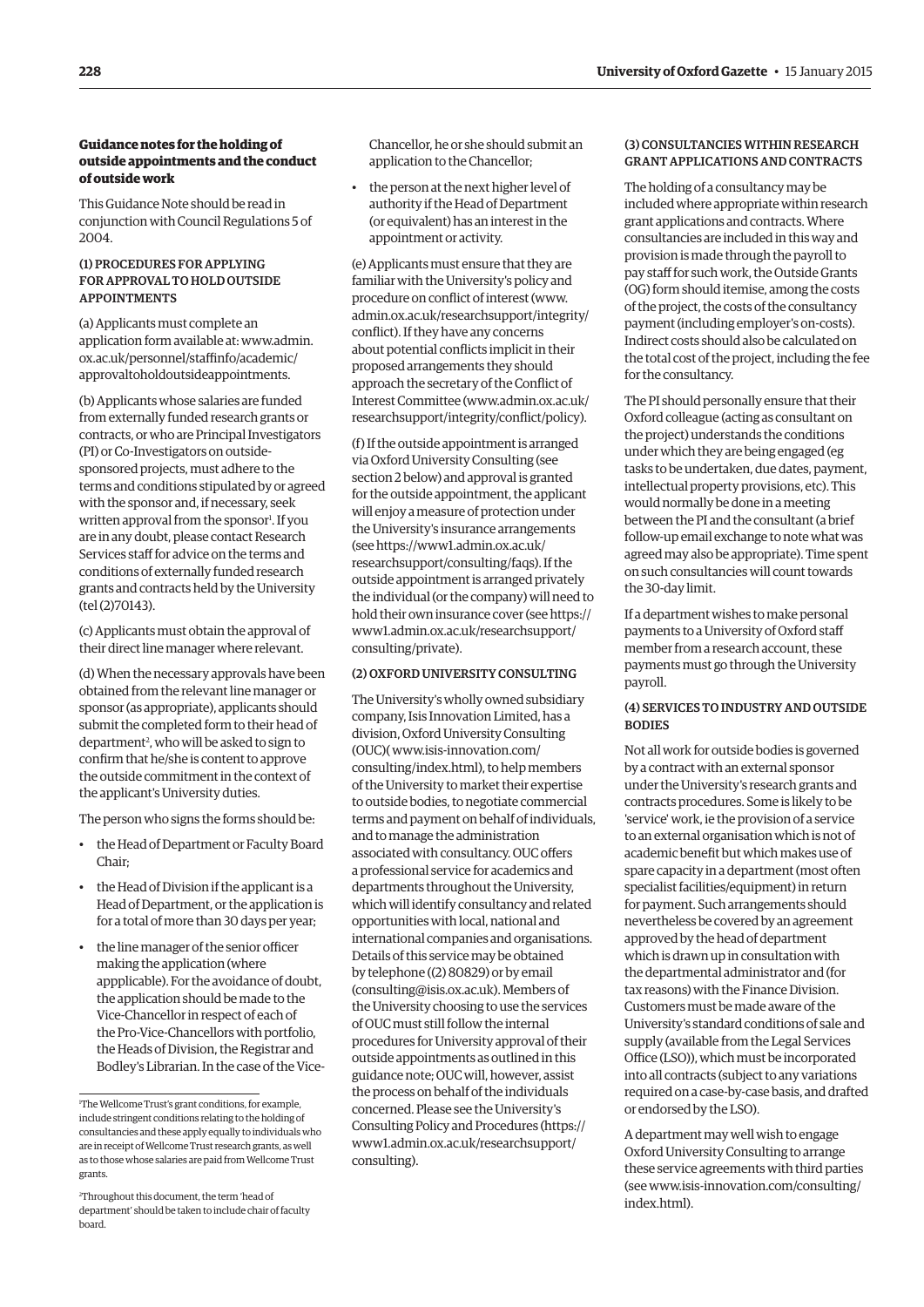Where appropriate a payment may be made through the payroll to individuals for the additional work undertaken in performing the services. It is expected that the head of department will decide on an appropriate fee to be paid to the individual based on the time spent (which again will count towards the 30-day-per-year limit). In such cases, where an agreement has been made with the University in respect of the service, it is not expected that a further personal consultancy agreement with the academic concerned will be necessary.

#### (5) Financialarrangements for outside appointments

The University does not generally (except in the case of consultancies for which the information is requested for the annual HE-BCI survey) seek details of remuneration which applicants are to receive in return for outside commitments, but reserves the right to request to be provided with such details in certain circumstances, eg in the light of any potential conflict of interest with the outside commitment. Applicants wishing exceptionally to make a case to spend a total of more than 30 days in any one year on outside commitments will be required to provide details of remuneration.

#### (6) Monitoringandreportingof outside appointments

(a) Heads of department are responsible, through their departmental administration, for keeping records of the number of days spent on outside commitments by all staff (regardless of staff group) in their departments.

(b) Details of outside commitments held by staff will be collected each year for the University's HE-BCI return.

# **Appointments**

#### **Medical Sciences**

# Field Marshal Earl Alexander PROFESSORSHIP OF CARDIOVASCULAR **MEDICINE**

Keith Channon, BSc MB ChB MD Manc, Professor of Cardiovascular Medicine, Division of Cardiovascular Medicine, Radcliffe Department of Medicine; Honorary Consultant Cardiologist, John Radcliffe Hospital; Director, NIHR Biomedical Research Centre; Director of Research and Development, Oxford University Hospitals NHS Trust; and Fellow, Lady Margaret Hall, has been appointed to the Field Marshal Earl Alexander Professorship of Cardiovascular Medicine in the Division of Cardiovascular Medicine within the Radcliffe Department of Medicine with effect from 10 November 2014. Professor Channon will be a fellow of Exeter.

#### CONFERMENTS OF TITLE

#### *Associate Professor*

Further to the list of conferments of the title of Associate Professor published in *Gazette* No 5080, 4 December 2014, the Medical Sciences Board has conferred the title of Associate Professor upon Christopher Winearls, Nuffield Department of Clinical Medicine.

# **Social Sciences**

## **APPOINTMENTS**

Professor Marc Macias-Fauria, BSc Barcelona, MSc Calgary, PhD Helsinki. Associate Professor of Physical Geography, School of Geography and the Environment, from 1 January 2015.

#### **Visiting Professorships**

#### **Medical Sciences**

The Medical Sciences Board has conferred the title of Visiting Professor of Infectious Diseases on Dr Nguyen Van Vinh Chau, BMed MSc University of Medicine and Pharmacy Ho Chi Minh City, DPhil Open, for a period of 3 years from 7 January 2015.

## **Social Sciences**

The Social Sciences Division has, on the recommendation of the Saïd Business School, reconferred the title of Visiting Professor (Organisational Change) on Professor Louise Fitzgerald for one year from 1 February 2015.

The Social Sciences Division has, on the recommendation of the Faculty of Law, reconferred the title of Visiting Professor of Law on Professor Murray Hunt until 30 September 2017.

The Social Sciences Division has, on the recommendation of the Faculty of Law, reconferred the title of Visiting Professor of Law on Sir Stephen Sedley until 30 September 2015.

#### **Advisory Committees**

#### **Composition of an Advisory Committee**

The composition of the advisory committee to the post below, proceedings to fill which are currently in progress, is as follows:

*Appointed by*

#### Regius Professorshipof Greek

|                         | Appointed by               |
|-------------------------|----------------------------|
| Mr Vice-Chancellor      | ex officio                 |
| (in the chair)          |                            |
| The Very Revd Dean of   | ex officio                 |
| Christ Church           |                            |
| Professor I de Jong     | <b>Faculty of Classics</b> |
| Dr S Scullion           | <b>Faculty of Classics</b> |
| Professor T Morgan      | <b>Faculty of Classics</b> |
| <b>Professor S West</b> | Humanities                 |
|                         | Divisional Board           |
| Professor R Hunter      | Council                    |
| Professor T Reinhardt   | Council                    |
| Professor R Rutherford  | Christ Church              |

#### **Musical and other Events**

#### **Bodleian Library**

#### **CONCERT**

The Cavaleri Quartet, recipient of the Radcliffe Chamber Music Residency at the Music Faculty 2011–14, will give a concert 4–6pm on 15 February at Holywell Music Room, followed by a glass of wine in the Divinity School. Programme: Mozart's Quartet no 19 in C major, K465, *Dissonance*; Turnage's *Contusion*; Smetana's Quartet no 1 in E minor, *From My Life*.

#### **Botanic Garden**

Information and booking for all events: www.botanic-garden.ox.ac.uk/whatson.

*10am–12.30pm* or *1.30–4pm, 29 Jan*: Tree planting with Ben Jones, Arboretum Curator: site selection and preparation, planting, aftercare. At Harcourt Arboretum, £30

*10am–4pm, 7 Feb*: The writer in the garden: a writing workshop with gardens writer and editor Jackie Bennett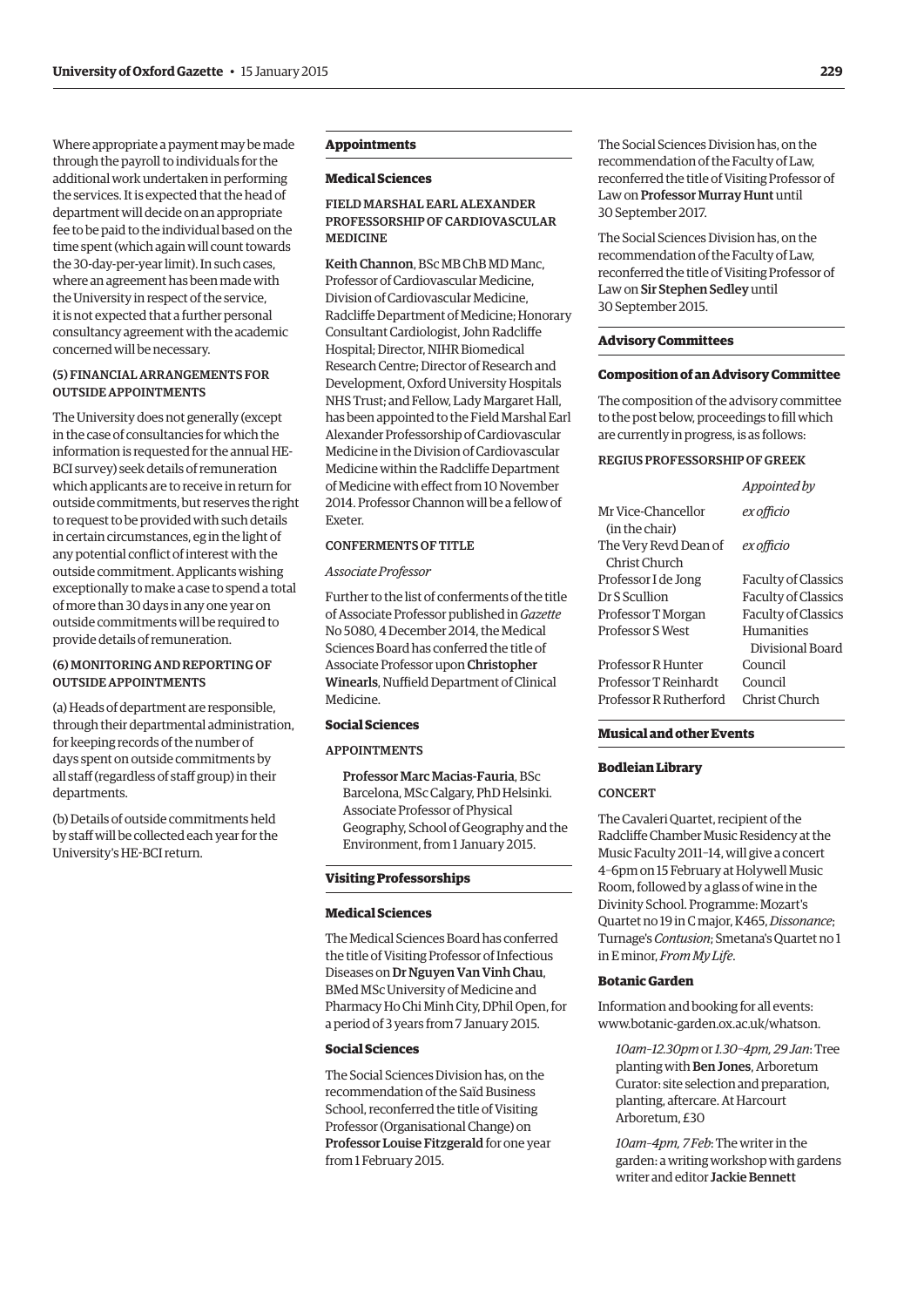# **Harris Manchester**

## Recital Series

The following recitals will be given 1.30–2pm on Thursdays in the chapel. Free admission; all welcome.

*22 Jan*:Lucia Camacho, piano

*29 Jan*: Harry Meehan, organ

*5 Feb*: Ben Cunningham, organ

*12 Feb*: Andrew Lin, piano

19 Feb: Clifford Talbot and John Selby, classical guitars

*26 Feb*: John Oxlade, organ

*5 Mar*: Alice Ahearn, piano

*12 Mar*: Terence Crolley, organ

#### **Queen's**

# Eglesfield Musical Society

Recitals are usually held at 1.30pm on Saturdays during full term in either the chapel or the Shulman Auditorium; organ recitals are held at 1.10pm on Wednesdays in the chapel. Admission free with a retiring collection. For an up-to-date list of events please visit www.queens.ox.ac.uk/music.

#### Frobeniusat 50: organ festival

A series of concerts will be held to celebrate the 50th anniversary of the completion of the world-famous Frobenius organ at Queen's: the complete organ works of J S Bach. The concerts will be given as evening recitals at 7.30pm on Saturdays, and as free weekly lunchtime recitals on Wednesdays, in Queen's chapel. Tickets: £10 (£5 Oxford [students\) from www.oxfordplayhouse.com/](www.oxfordplayhouse.com/ticketsoxford) ticketsoxford. For more information see www.queens.ox.ac.uk.

#### *Evening recitals*

*31 Jan*: John Scott

*14 Feb*: David Goode

*21 Feb*: Robert Quinney

*14 Mar*: Matthew Owens

*2 May*: James O'Donnell

*16 May*: John Butt

*30 May*: Thomas Trotter

#### *Finale concert*

Stephen Farr and the choir of Queen's will give the finale concert in this series at 7.30pm on Saturday, 13 June, in Queen's chapel. Programme: celebratory Bach cantatas for solo organ, vocal soloists, choir and orchestra; *Der Geist hilft* and solo organ works from the *Orgelbüchlein*; plus the world première of Poul Ruders' organ work *Trio super Wer Gott Vertraut*, inspired by the *Orgelbüchlein*. Tickets: chapel: £20 (£18 concessions, £5 students); ante-chapel: £5 (£4 concessions, £2 students).

# **St Hilda's**

#### **JDP CONCERTS**

Tickets can be purchased from Tickets Oxford at Oxford Playhouse (01865 305305, www.ticketsoxford.com). Please note: some tickets are only available on the door. More [information: www.st-hildas.ox.ac.uk/jdp/](http://www.st-hildas.ox.ac.uk/jdp/tickets) tickets.

### *M@SH Series*

*1.15pm, 22 Jan*: Jonathan Powell, piano: Dufourt, Hayes

*7pm, 23 Jan*: M@SH Marathon: experimental instrumental and electroacoustic performances

*7pm, 30 Jan*: pre-concert talk: Ian Ritchie. *8pm*: Brodsky Quartet: Trees, Walls, Cities with Loré Lixenberg, mezzo-soprano

8pm, 23 Feb: New Music Players: Richard Casey, piano, and Ed Hughes, electronics

*8pm, 27 Feb*: ANIMA Ensemble: music with animation

#### *Workshop*

*2.15pm, 22 Jan*: Composition workshop: Martyn Harry with Jonathan Powell, piano, and Pedro Lopez, flute

#### *Concerts and recitals*

*8pm, 17 Jan*: Piano recital: Jonathan Powell: Rachmaninoff, Chopin, Faure, Reger

*1.15pm, 24 Jan*: JdP Anniversary Community Concert

*8pm, 24 Jan*: Piano recital: Nick van Bloss: Beethoven's *Diabelli Variations*

*11am, 25 Jan*: Family concert: Millbrook Ensemble: introducing children to chamber music

*1.15pm, 25 Jan*: Piano recital: Carson Becke: Mozart, Morrish-Rarity, Chopin

*7.30pm, 25 Jan*: Belcea Quartet: Webern, Schubert, Brahms

*8pm, 14 Feb*: Michael Collins, clarinet, with Michael McHale, piano: Brahms, Weber, Reinecke

*8pm, 21 Feb*: Piano recital: Joe Tong: Schubert, Schumann, Chopin, Mozart

#### **St John's**

#### Kendrew Chamber Music concert

*7.30pm, 4 Mar*: Kolja Lessing and Colin Carr. In the Auditorium. Free; tickets/ programmes available from main lodge one week before the performance

#### **St Stephen's House**

The following events take place at 7.30pm at SJE Arts, St John the Evangelist church, 109A Iffley Road. For more information, see: www.sje-oxford.org/events.html.

*22 Jan*: Benjamin Grosvenor – piano recital. Rameau, Bach, Franck, Chopin and Granados. Tickets: £35, £25, £15 (students £25, £15 and £5) from www. sje-oxford.org/events/tickets, www. [ticketsoxford.com or](www.ticketsoxford.com) 01865 305305. This is the first concert in the SJE Arts International Piano Series 2015. Season tickets for the entire series of 10 concerts are also available at a 25% saving.

*23 Jan*: Adderbury Ensemble with Alun Darbyshire, oboe. Matthew Arnold and Mozart Oboe Quartets; Beethoven and Schubert String Trios. Tickets: £15, [£5 students and under 16s, from www.](www.ticketsoxford.com) ticketsoxford.com or 01865 30305. An Adderbury Ensemble Cocktail Concert: free glass of wine or soft drink with every ticket.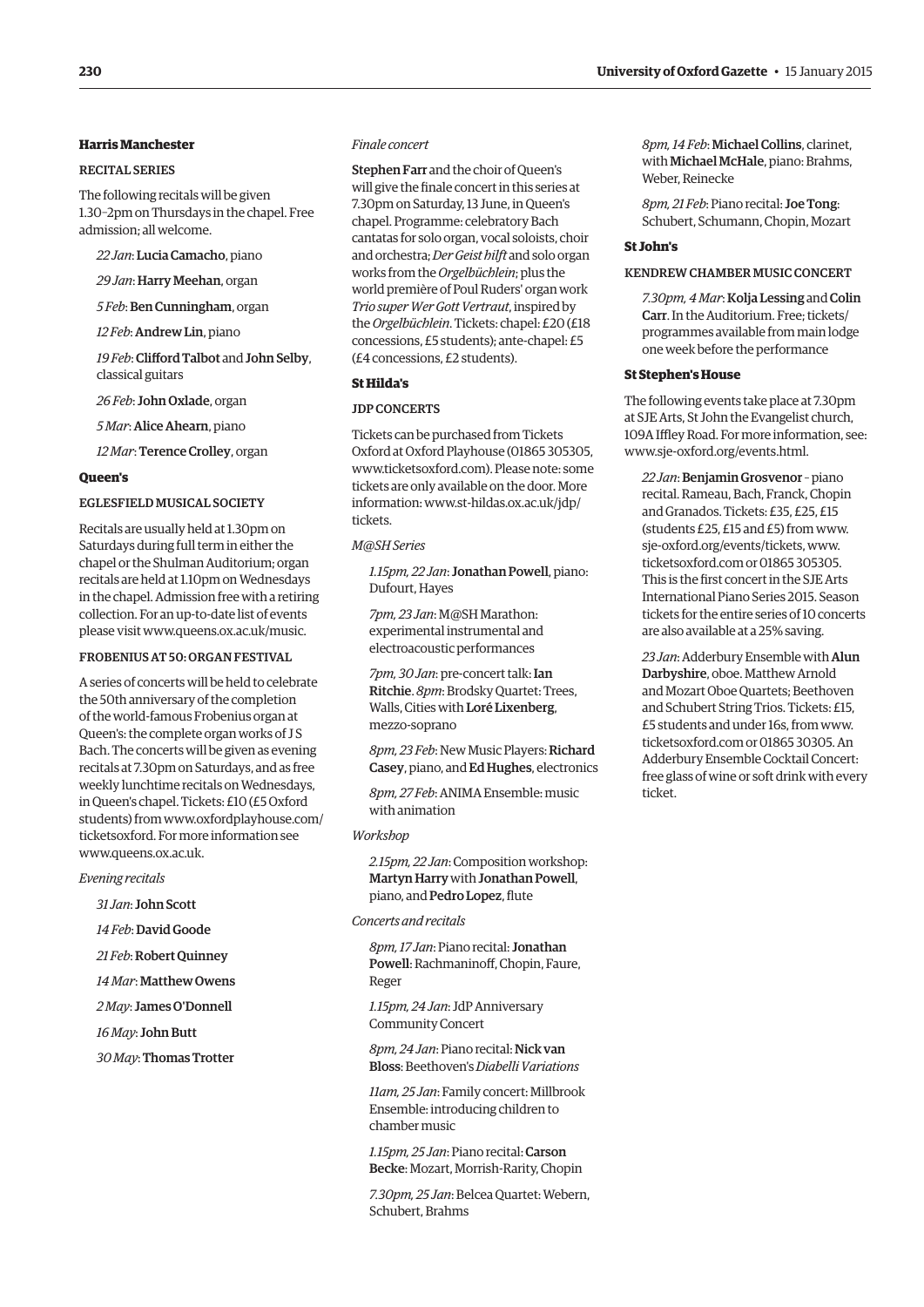# <span id="page-8-0"></span>Examinations and Boards

**Examinations for the Degree of Doctor of Philosophy**

*This content has been removed as it contains personal information protected under the Data Protection Act.*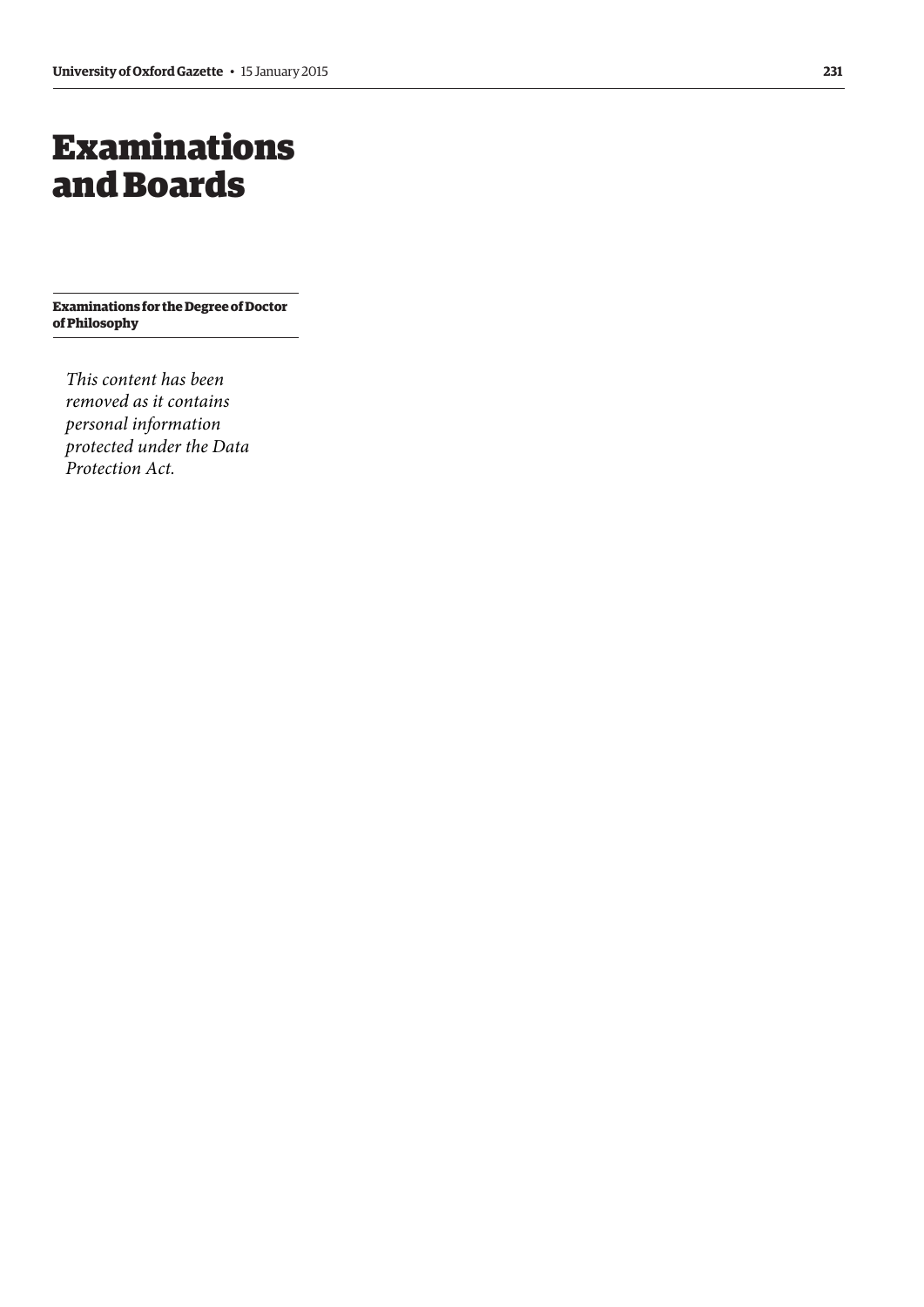*This content has been removed as it contains personal information protected under the Data Protection Act.*

> **Examinations for the Degree of Master of Studies in Legal Research**

*This content has been removed as it contains personal information protected under the Data Protection Act.*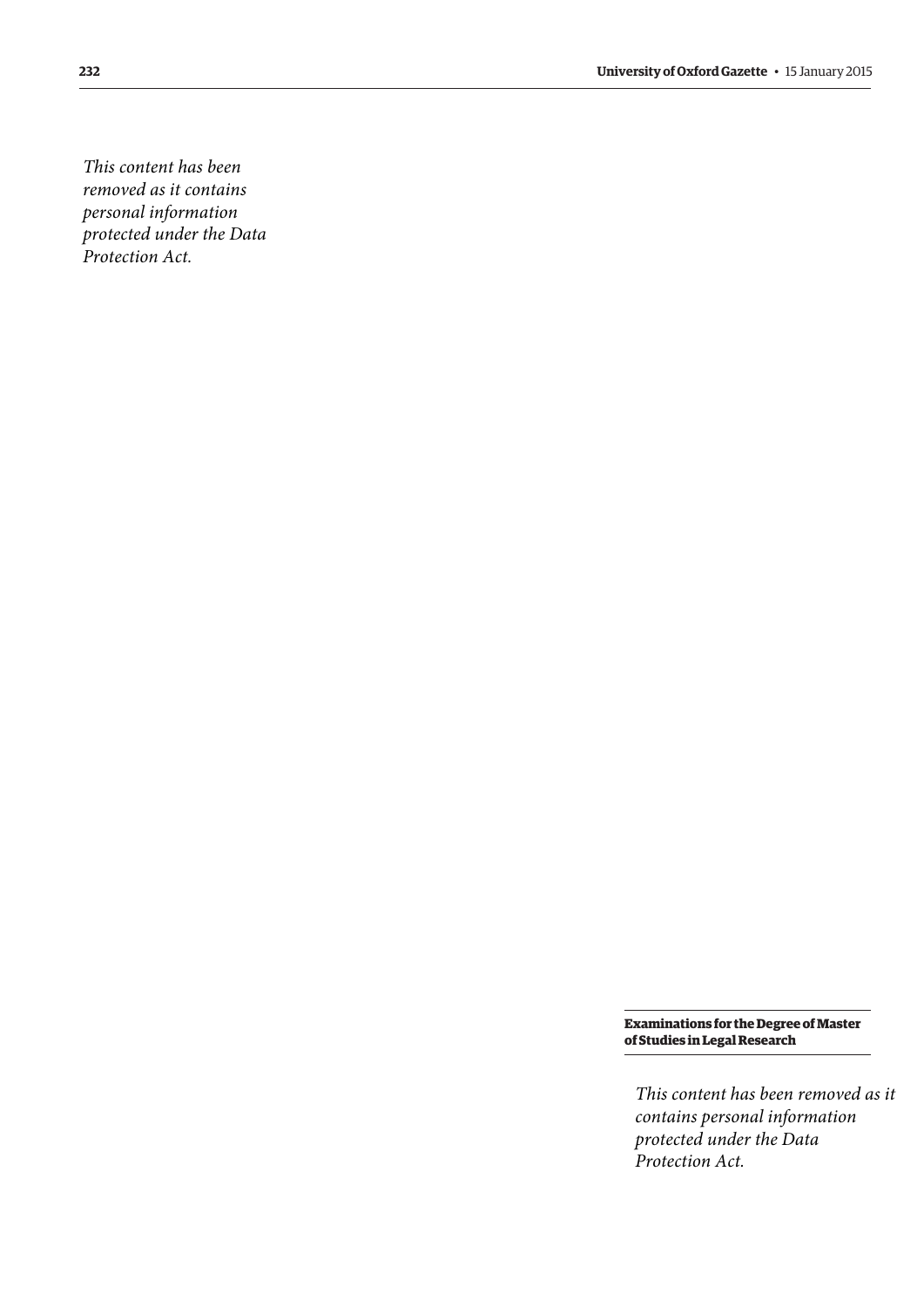# Colleges, Halls and Societies

#### <span id="page-10-0"></span>**Changes to Examination Regulations**

For the complete text of each regulation listed below and a listing of all changes to regulations for this year to date, [please see www.ox.ac.uk/gazette/](www.ox.ac.uk/gazette/examinationregulations) examinationregulations.

# **Continuing Education Board**

# MSc in Sustainable Urban **DEVELOPMENT**

minor changes to unit names

# MSt in Creative Writing

minor change to format of work submitted as radio drama

#### MST IN HISTORY OF DESIGN

(a) changes to how regulations are presented

(b) requirement to submit dissertation in digital form as well as hard copy (c) removal of material duplicated elsewhere or better placed in examination conventions (d) change to a paper name

#### PGDIP IN HISTORY OF DESIGN

(a) changes to how the regulations are presented (b) removal of material duplicated elsewhere or better placed in examination conventions (b) change to a paper name

PGDip in International Wildlife Conservation Practice removal of reference to placement

# PGDip in Sustainable Urban Development

minor changes to unit names

#### Diplomain English Local History

(a) changes to length and number of written assignments (b) other minor changes

# Foundation Certificate in English

**LITERATURE** 

minor change to description of portfolio on Criticism

#### **Memorial Events**

#### **St Peter's**

A memorial service will be held for Peter Allan Hayward (1932–2014), MA, Fellow and Tutor in Jurisprudence 1968–99, Vice Master 1992–4, Emeritus Fellow 1999–2014, at 2pm on Saturday, 21 February, in the chapel. Tea will be served in hall following the service.

#### **Somerville**

A memorial service will be held for Catherine Hughes (*née* Pestell), Somerville: Principal 1989–96, Hon Fellow 1996–2014; St Hilda's: 1952, Hon Fellow 1988–2014, at 2.30pm on Saturday, 9 May, in Somerville Chapel.

# **Obituaries**

#### **Lincoln**

- Michael Coldham, 11 July 2014; 1949. Aged 86.
- Victor Earl, 16 July 2014; 1957. Aged 78. Simon Featherstone, 26 August 2014; 1977. Aged 56.
- Thomas Gordon, 29 November 2014; 1954. Aged 80.
- Katherine Harding, 2 October 2014; 1992. Aged 41.

Professor Henry Harris, 31 October 2014; 1952; Fellow 1963–79; Honorary Fellow 1980–2014; Head, Sir William Dunn School of Pathology, 1963–94; Regius Professor of Medicine 1979–92. Aged 89.

- Ewen Moir, 25 July 2014; 1956. Aged 78. John Rees, 3 November 2014; 1945. Aged 86.
- Aram Rudenski, 31 August 2014; 1979. Aged 58.
- Kenneth Sears, 9 November 2014; 1945. Aged 87.
- Alexander Stirling, 16 July 2014; 1948. Aged 88.
- Ieuan Thomas, 15 September 2014; 1956. Aged 79.

# **Merton**

John Trevor Enticott, 17 September 2014; 1956. Aged 77. Alan R Hopkinson, 1 January 2015; Exhibitioner 1960. Aged 73.

#### **St Hilda's**

The Revd Patricia Womersley (*née* Cox), 16 May 2014; Scholar 1947. Aged 86.

## **St Hugh's**

Ms Mavis Cavendish (*née* Hay), June 2014; 1951. Aged 81.

Mrs Ingeborg Hickinbotham (*née*  Manger), 21 December 2014; 1933. Aged 99.

- Mrs Marion Hope (*née*Whittaker), 7 December 2014; 1941. Aged 91.
- Mrs Jean Lister (*née* Bromley), 14 November 2014; 1951. Aged 81. Miss Muriel Rees, 4 August 2014; 1944. Aged 88.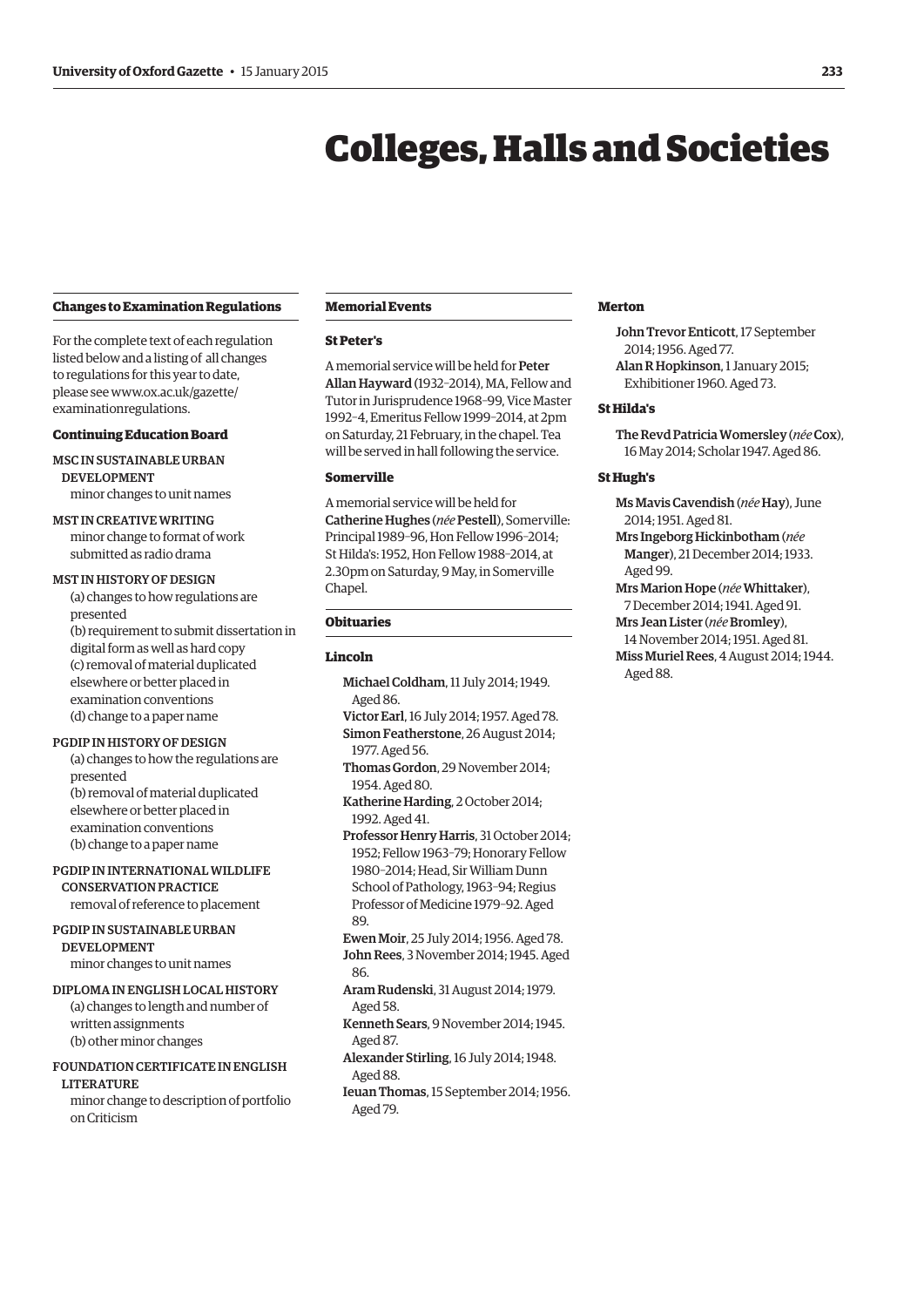# <span id="page-11-0"></span>Elections

#### **Elections** 5 March

Nominations for the election below will close at **4pm on 5 February**.

#### **Other Committees and University Bodies**

#### Socially Responsible Investment Review Committee

One member of Congregation elected by Congregation from members of the faculties in the Divisions of Mathematical, Physical and Life Sciences and of Medical Sciences

*Current/Retiring Member To hold office until*

Ms H J Stratford, Experimental Psychology (MPLS) MT 2017

For further information, please contact the Secretary (nigel.berry@admin.ox.ac.uk).

#### **Notes:**

Nominations in writing for the election on 5 March, by four members of Congregation other than the candidate, will be received by the Elections Office at the University Offices, Wellington Square, up to **4pm on 5 February**.

At least one nomination in respect of each candidate must be made on an official [nomination form \(available on www.admin.](www.admin.ox.ac.uk/elections/oxonly/forms/index.shtml) ox.ac.uk/elections/oxonly/forms/index. shtml).

All candidates are asked to note the general requirements which apply to all committee members, as set out in Council Regulations 14 of 2002 (General Regulations of Council for Committees) (www.admin.ox.ac.uk/ [statutes/regulations/519-122.shtml\). Current](www.admin.ox.ac.uk/statutes/regulations/519-122.shtml)  members seeking re-election are also asked to check for specific restrictions on consecutive service.

Candidates are invited to include with their nomination forms a written statement of no more than 250 words, setting out his or her reasons for standing and qualifications for the office being sought. In the event of a contested election, these statements [will be available online \(www.admin.ox.ac.](www.admin.ox.ac.uk/elections) uk/elections) and published in the *Gazette* dated 19 February. Voters may wish to wait

until they have read these notes before returning their ballot papers.

Ballot papers will be sent out to members of Congregation as soon as possible after the closing date for nominations. Completed ballot papers must be received by the Elections Office not later than **4pm on 5 March**.

For further information, please contact the [Elections Officer \(shirley.mulvihill@admin.](mailto:shirley.mulvihill@admin.ox.ac.uk) ox.ac.uk).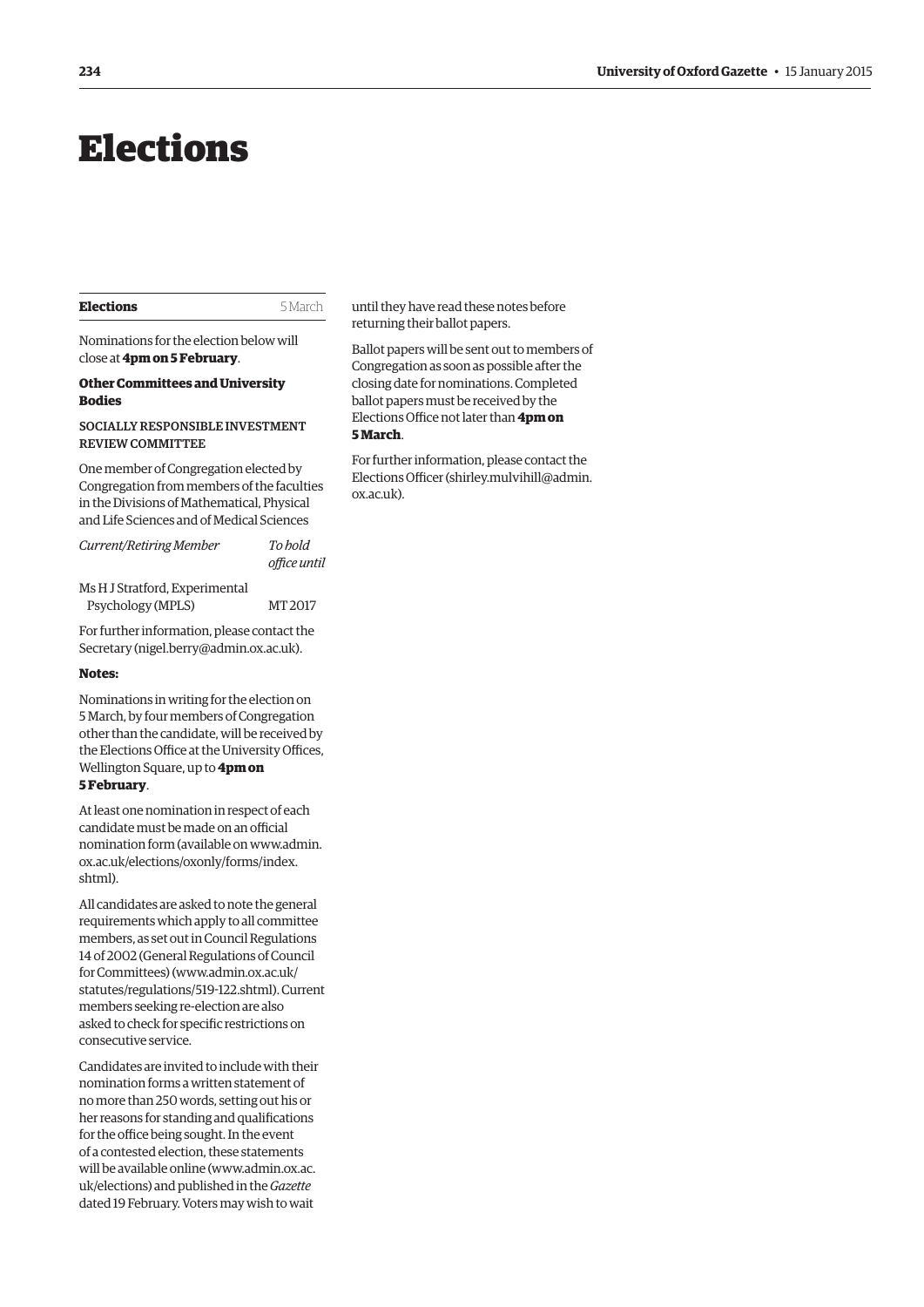# <span id="page-12-0"></span>Advertisements

#### **Advertising enquiries**

*Email*: gazette.ads@admin.ox.ac.uk *Telephone*: 01865 (2)80548 *Web*[: www.ox.ac.uk/gazette/](www.ox.ac.uk/gazette/classifiedadvertising) classifiedadvertising

#### **Deadline**

Advertisements are to be received by **noon on Wednesday** of the week before publication (ie eight days before publication). Advertisements must be submitted online.

#### **Charges**

Commercial advertisers: £30 per insertion of up to 70 words, or £60 per insertion of 71–150 words.

Private advertisers: £20 per insertion of up to 70 words, or £40 per insertion of 71–150 words.

See our website for examples of whether an advertisement is considered commercial [or private: www.ox.ac.uk/gazette/](www.ox.ac.uk/gazette/classifiedadvertising) classifiedadvertising.

#### **Online submission and payment**

Advertisements must be submitted and paid for online, using a credit card or debit card, through a secure website. For details, see www.ox.ac.uk/gazette/classifiedadvertising.

#### **Miscellaneous**

#### **Indian cuisine**

**Mughal Indian cuisine at Shezan**: 1st floor, 135 High St, Oxford. From our kitchen to your table, we bring you fresh herbs, spices, roots, fragrances and the Mughal tradition of passion for good food. Serving as dining rooms since 1915. Open daily noon–3pm and [5.30–11pm. Tel: 01865 251600. Website: www.](www.shezanoxford.co.uk) shezanoxford.co.uk.

#### **Tenors and basses sought**

**Do you sing tenor or bass?** Jubilate!, a friendly, mixed-voice chamber choir, directed by Simon Whalley, has vacancies for tenors and basses for our next concert on Sat 21 Mar in Keble College chapel. The programme includes music by Tallis, Allegri, Victoria and Weelkes. Rehearsals are on Tues evenings, 7.30–9.30pm in Keble. If you're interested in auditioning, please contact Judith King [on 07411 940859 or email judithsking@](mailto:judithsking@btinternet.com) btinternet.com.

#### **Craft Courses**

**Ardington School of Crafts** offers short courses with practising craftspeople in beautiful surroundings near Wantage. 200 courses between 1 and 3 days, from stained glass and silver jewellery to textiles and carving, all held in our well-equipped workshops. Unearth your hidden talents and discover why people keep coming back to Ardington School of Crafts. Gift vouchers [available. See: www.ardingtonschoolofcrafts.](www.ardingtonschoolofcrafts.com) com. Tel: 01235 833433.

#### **UK Brain Bank for Autism and Related Developmental Research, JR**

**The developing brain is altered in autism** but neuroscientists do not know how or why. Research is needed to understand the causes and biological basis of autism, to develop better interventions to improve the lives of those directly affected by it. Such critical research is hindered by the scarcity of donated human brain tissue. Control tissue, donated by people who do not have autism, is needed for comparison just as much as donations by people who do – and the NHS organ donor scheme does not include brain donation. We particularly want younger people to consider making a pledge to donate their brain after death (the further the brain is from its inception, the more difficult it is to understand the process of its development, so we do not take donations from people over [65 not directly affected by autism\). See www.](www.brainbankforautism.org.uk) brainbankforautism.org.uk for information and to register as a donor.

#### **Restore Garden Café**

#### **Spacious café set in award-winning**

**gardens** with delicious food and coffees using organic, fair-trade and local produce where possible. Plants, handmade gifts and cards for sale. Open Mon–Sat, 10am–4pm, Manzil Way, Cowley Rd, Oxford OX4 1YH. All proceeds to Restore, Oxfordshire mental health charity [\(registered charity number 274222\): www.](www.restore.org.uk) restore.org.uk.

#### **Oxford University Hospitals NHS Trust**

**Oxford University Hospitals wants you to take part in its future**. If you have a contract of employment with the University of Oxford in a department within the Medical Sciences Division, or hold an honorary contract award with OUH for at least 12 months, you can join our staff constituency. University of Oxford staff belonging to other departments can join [us as public members. To join us, visit www.](www.ouh.nhs.uk/ft) ouh.nhs.uk/ft.

#### **Research funding**

**[ResearchProfessional.com](http://www.ResearchProfessional.com)** is an online research funding opportunities database and alerting service. The University has a sitewide licence, so it is freely accessible to anyone with an ox.ac.uk email address. Find out more abo[ut ResearchProfessional.com, inc](http://www.ResearchProfessional.com)luding user guides and training sessions, on the [Research Services website \(www.admin.ox.ac.](www.admin.ox.ac.uk/researchsupport/findfunding/rp) uk/researchsupport/findfunding/rp).

#### **Thursday Lunchtime talks at St Giles' Church**

**'A Continuing Journey to the Source: Exploring the Wisdom of the Mystics'**: talks by influential speakers about the life and work of fascinating people throughout the centuries including: the Desert Fathers and Mothers, St Augustine of Hippo, Bede Griffiths, Hadewijch and the Beguines, Dante Alighieri, Marjorie Kempe, St Teresa of Avila, Evelyn Underhill. St Giles' Church, 12.30pm every Thurs 22 Jan– 12 Mar. Free (retiring collection). Further info: www.ocsg.uk.net.

#### **Research participants sought**

#### **Volunteers needed for mood and**

**technology study**. We are looking for volunteers with bipolar disorder or borderline personality disorder, or healthy controls without any history of mental health disorders, to help us improve our understanding of the relationship between mood and daily activity. This project is being run though the Oxford University Department of Psychiatry. Time and travel expenses will be reimbursed. More information: understanding-diagnosis@psych.ox.ac.uk, [01865 613101 or http://conbrio.psych.ox.ac.uk/](http://conbrio.psych.ox.ac.uk/the-amoss-study) the-amoss-study.

#### **Oxford University Newcomers' Club**

**The Oxford University Newcomers' Club** at the University Club, 11 Mansfield Rd, OX1 3SZ, welcomes the wives, husbands or partners of visiting scholars, of graduate students and of newly appointed academic members of the University. We offer help, advice, information and the opportunity to meet others socially. Informal coffee mornings are held in the club every Wednesday 10.30–12 (excluding the Christmas vacation). Newcomers with children (0–4) meet every Fri in term 10.15–11.45. We have a large programme of events including tours of colleges, museums and other places of interest. Other term-time activities include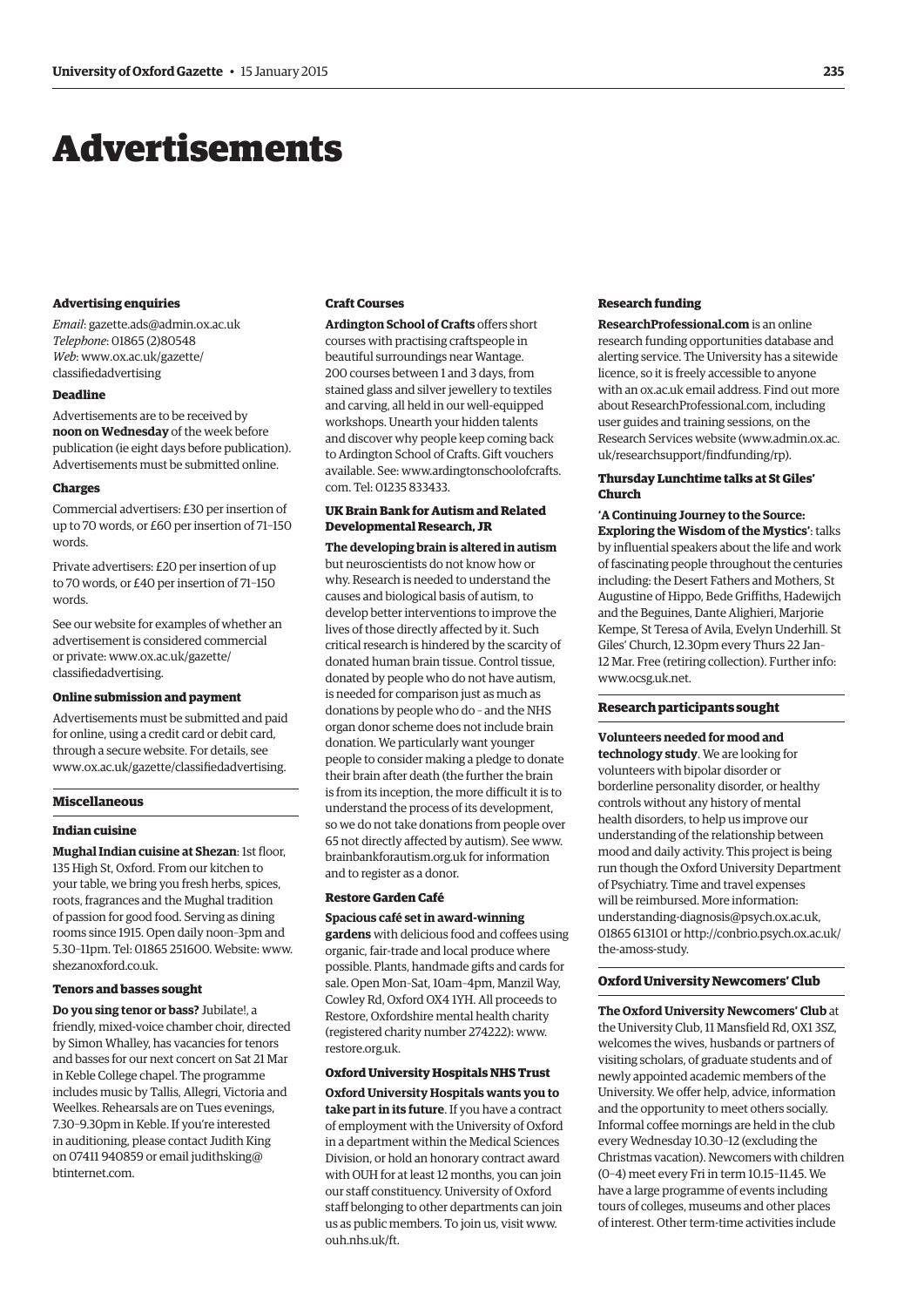a book group, informal conversation group, garden group, antiques group, opportunity to explore Oxfordshire and an opportunities [in Oxford group. Visit our website: www.](www.newcomers.ox.ac.uk) newcomers.ox.ac.uk.

#### **Antiques bought and sold**

**Antiques bought and sold**: we are always looking to purchase – and we also sell – 17th– early-20th-century furniture and objets d'art including silver, pictures, library furniture, fireplace-related items, garden stoneware and seating. Contact us at Greenway Antiques, 90 Corn Street, Witney, Oxon. Open Mon–Fri 9.30–5, Sat 10–5. Tel: 01993 705026. Mobile: 07831 585014. [Email: jean\\_greenway@hotmail.](mailto:jean_greenway@hotmail.com) com. Website: www.greenwayantiques.com.

#### **Restoration and conservation of antique furniture**

**John Hulme** undertakes all aspects of restoration. 30 years' experience. Collection and delivery. For free advice, telephone or write to the Workshop, 11A High St, Chipping Norton, Oxon, OX7 5AD. Tel: 01608 641692.

#### **Sell your unwanted books**

**We buy academic and non-academic used books**. If you are moving office or home, leaving the University or just need more space, we can help. We are most interested in arts, history and social sciences. Good prices paid for large or small collections and we collect from anywhere in the Oxford area. [Please contact Ross on 07720 288774 or bd@](mailto:bd@beadledavies.co.uk) beadledavies.co.uk.

#### **Services offered**

**Big or small, we ship it all.** Plus free pick-up anywhere in Oxford. Also 24-hour photocopying, private mailing addresses (24-hour access and mail forwarding worldwide), binding, fax bureau, colour photocopying, mailing services and much more. Contact or visit Mail Boxes Etc, 266 Banbury Rd, Oxford. Tel: 01865 514655. Fax: [01865 514656. Email: staff@mbesummertown.](mailto:staff@mbesummertown.co.uk) co.uk. Also at 94 London Rd, Oxford. Tel: 01865 741729. Fax: 01865 742431. Email: staff@mbeheadington.co.uk.

**Car/taxi service**. Professional, reliable service for business or pleasure. Superb brand new Seat Alhambra: luxury combined with versatility. Panoramic roof, leather seats, air conditioned, lots of luggage room. Also available: luxury Audi A8 limousine with beige leather seats and air suspension to waft you to your destination in comfort and style. Alhambra prices: Heathrow £75; Eurostar £95; Cambridge £125. For more prices or advice: cliveroberts@talktalk.net. Tel: 01865 778608/07917 566077. Accounts welcome.

**Oxford's low-cost packing and shipping** 

**experts**. Lowest price rates guaranteed for University students, staff and departments, plus free boxes and collection for all shipments. Whether clothing, books, computers, fragile laboratory equipment, musical instruments, rowing oars, valuable paintings or other household items, we specialise in custom packing, storage and worldwide delivery by road, sea and air. Pack & Send, 3 Botley Rd, Oxford, OX2 0AA. Tel: 01865 260610. Email: oxford@packsend.co.uk.

**Carpenter/joiner**. For bookcases, wardrobes, etc, made on site to your specifications. Portfolio available. Call Rob Guthrie on 01608 677423 (evening) or 07961 444957 (daytime). Email: rob.s.guthrie@gmail.com. Web: www. [robguthrie.co.uk.](www.robguthrie.co.uk)

**I am an experienced web designer** who has worked with several award-winning authors. I produce elegant, responsive websites at competitive rates. If you are an author or publisher looking to enhance your online profile, contact joseph.s.birch@gmail.com for a free consultation.

#### **Situations vacant**

**Retired neurologist seeks part-time help** for secretarial work and cataloguing. Please phone 01865 511413.

#### **Houses to let**

**Charming house in central Oxford** available for rent from Jan. Newly redecorated and furnished. Ns. Gch. 2 bedrooms, sitting room, dining–kitchen and shower room. Ideal situation; 3 mins' walk from Martyrs' Memorial. Would suit professionals or academics. £1,600 pcm plus utilities and [council tax. Contact: pusey.steward@stx.ox.ac.](mailto:pusey.steward@stx.ox.ac.uk) uk.

**Delightful furnished 4-bedroom family home** on Bartlemas Rd for rent 10 Jul– 30 Sept, £1,700 pm/£400 pw (includes utilities). Big open-plan living room on ground floor with baby grand piano. Large bright kitchen with dining area. Garden with patio, grass and flowers. Large master bedroom and 2 smaller bedrooms on first floor. Bathroom on first floor; toilet on ground floor. Bright and [spacious loft with nice views. Contact frank.](mailto:frank.arntzenius@philosophy.ox.ac.uk) arntzenius@philosophy.ox.ac.uk.

#### **Accommodation offered**

**Scott Fraser** – market leaders for quality Oxfordshire property. Selling or letting, buying or renting, we are here to help. Visit www. [scottfraser.co.uk for more information or call:](www.scottfraser.co.uk)  Oxford sales: 01865 759500; Witney sales: 01993 705507; Headington lettings: 01865 761111; Summertown lettings: 01865 554577; East Oxford and student lettings: 01865 244666; Witney lettings 01993 777909.

#### **Affordable accommodation available**.

Academics, parent or students looking for a nice place to stay. Short- or long-term. B&B or self-catering rooms, which are all personally visited to offer quality accommodation in welcoming private homes in many Oxford locations. B&B from £28/night or £190/wk, all-inclusive. Long-term discount available. TV, free wireless internet, tea/coffee facilities, use of microwave. Linen and towels. For information, tel: 01865 435229, email: info@ [abodesuk.com](mailto:info@abodesuk.com) or v[isit: www.abodesofoxford.](www.abodesofoxford.com) com.

#### **Self-catering apartments**

**OxfordShortlets** offers a portfolio of highquality, self-catering, short-let properties as an excellent alternative to hotel, guesthouse or bed and breakfast accommodation in Oxford and surrounding villages. Wide selection of quality homes available for short-stay lets from 1 week to several months. OxfordShortlets caters for professional individuals, groups or families visiting Oxford for holiday, business, academic and relocation purposes or for temporary accommodation between homes. Tel: 01865 311696. Fax: 01865 511010. Email: admin@oxfordshortlets.co.uk. Web: www.oxfordshortlets.co.uk.

**Visiting Oxford?** Studio, 1-, 2- and 3-bed properties conveniently located for various colleges and University departments. Available from 1 week to several months. Apartments are serviced, with linen provided and all bills included. Details, location maps and [photos can be found on our website at www.](www.shortletspace.co.uk) shortletspace.co.uk. Contact us by email on stay@shortletspace.co.uk or call us on 01993 811711.

**Shortlet studios** for singles or couples needing clean, quiet self-catering accommodation for weeks or months. Handy for High St (town, colleges), Cowley Rd (shops, restaurants), University sportsground (gym, pool), Oxford Brookes campuses, buses (London, airports, trains, Science Park). Modern, self-contained, fully furnished including cooking and laundry facilities, Wi-Fi broadband, TV/DVD/CD, central heating, cleaning and fresh linen weekly. Off-road parking for cars and bikes. Taxes and all [bills included. Enquiries: stay@oxfordbythe](mailto:stay@oxfordbythemonth.com)  month.com.

#### **Holiday lets**

**Midhurst**. Romantic, primitive, 2-bedroom gamekeeper's cottage up a muddy farm track in national park at the foot of the South Downs. Open fire, polished floor, simple kitchen; dishwasher, washing machine; broadband, no TV, large study. On own 190-acre organic farm – woods, valleys, river, bluebells, deer. Available weekends; discounts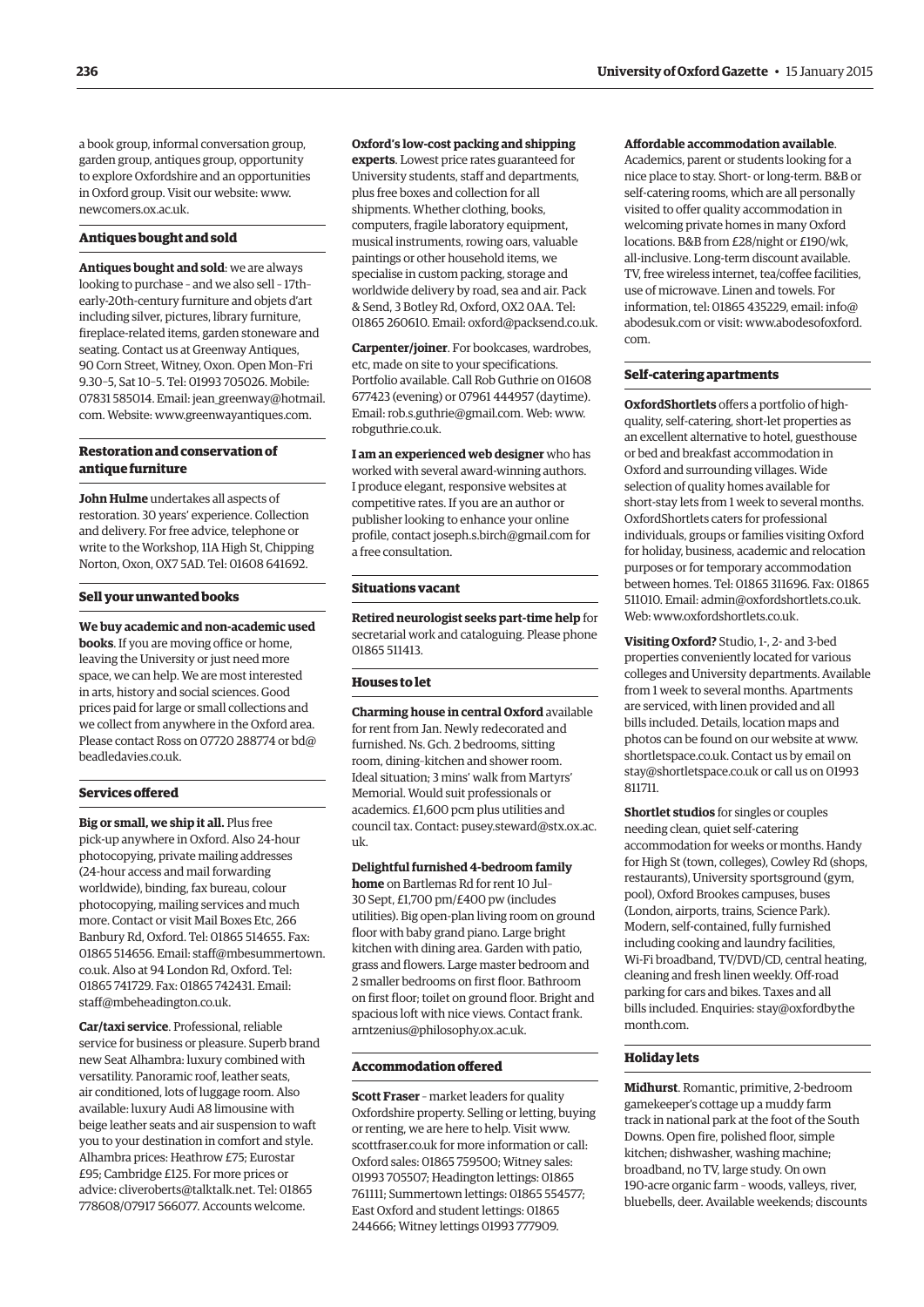<span id="page-14-0"></span>for junior academics. Pictures at www. [wakehamfarm.com o](www.wakehamfarm.com)r e[mail haroldcarter@](mailto:haroldcarter@mac.com) mac.com.

**Cornwall**, cottage and restored chapel in quiet hamlet on South-west Coastal Footpath within 100m of the sea and minutes from Caerhays and Heligan. Each property sleeps 6. Comfortably furnished, c/h, wood burner and broadband. Ideal for reading, writing, painting, walking, bathing, bird watching. Beautiful beach perfect for bucket and spade family holidays. Short winter breaks available from £200. Tel: 01865 558503 or 07917 864113. Email: gabriel.amherst@btconnect.com. See: www.cornwallcornwall.com.

**In the middle of open fields** high up in the Coed y Brenin forest near Dolgellau, southern Snowdonia, restored and extended former forester's cottage. Many walks from the door, superb mountain biking with trails suitable for the inexperienced (bike rentals available nearby), diverse birdlife, beaches 25 minutes. Warm, comfortable, well equipped, light, secluded and extremely quiet. Wood-burning [stove. Wi-Fi. Sleeps 6–8. More details at www.](www.myew.co.uk) myew.co.uk or from 01865 339967.

**French Riviera**: 2-bedroom, quiet, fully equipped flat with large terrace and magnificent sea views, 50m in line of sight from the sea near Le Lavandou (between Toulon and St Tropez) available for rent. Comfortably sleeps 5. Direct RyanAir connection from Stansted. From €47/night. See photos and details at www.beppe6. [talktalk.net/le\\_lavandou.htm.](www.beppe6.talktalk.net/le-lavandou.htm) Email: gs1956\_2000@yahoo.co.uk.

**France: northern Brittany**. Restored longère in beautiful, tranquil spot, 25 mins from a range of lovely beaches. 2 double bedrooms, 1 single and 2 sofa beds. Bathroom, shower room, dining room, sitting room and kitchen. 2 wood-burners and convector heaters. Lots of interesting visits nearby. £250 pw, £400 per fortnight. Email peteremms@hotmail.com or phone 07981 541880.

#### **Property for sale**

**Italy, Lazio/Umbria border**: £65,000. Simple, comfortable, furnished, end-ofvillage, 2-double-bedroom house. 80m<sup>2</sup>. Living room, study/bedroom 3, kitchen, 2 bathrooms, utilities area, storage cave, 2 terraces. Wonderful views over Tiber Valley. Electrically boosted woodfire heating. Shop and bus service in village. All other shops and conveniences 10 mins by car. Excellent connections to Rome, Florence, Perugia, Siena, [Lake Bolsena. Contact: airports.jockmacd@](mailto:airports.jockmacd@ntlworld.com) ntlworld.com or 01962 853929.

# Notifications of Prizes, Grants and Funding

Please refer to the website, or contact the email address shown, for further details of the awards below.

Students of the University should refer to the Student Funding website for advice [on fees and funding at www.ox.ac.uk/](www.ox.ac.uk/feesandfunding) feesandfunding.

# **Gladstone Memorial Trust: Travel Awards**

Gladstone Memorial Trust; Travel Awards 2015; open to undergraduates not in their final year; for imaginative travel; up to £600; [10 February \(interviews 10 March\); www.](www.gladstonememorialtrust.org) gladstonememorialtrust.org

# **Medical Sciences Division: Peter Beaconsfield Prize in Psychological Sciences**

Medical Sciences Division; Peter Beaconsfield Prize in Psychological Sciences; open to postgraduate students in the Departments of Physiology, Anatomy and Genetics, Pharmacology, Pathology, Biochemistry or Experimental Psychology, who, in the 12 months preceding the closing date for applications for the prize, have applied for transfer to DPhil status; to reward young researchers capable of escaping from the stereotype of narrow specialisation and displaying a wider grasp of the significance and potential applicability of their research; £1,000 and £500; 20 March; https:// [weblearn.ox.ac.uk/portal/hierarchy/medsci/](https://weblearn.ox.ac.uk/portal/hierarchy/medsci/department/grad_school/page/home) department/grad\_school/page/home

#### **St Antony's: Deakin Visiting Fellowship**

European Studies Centre, St Antony's; Deakin Visiting Fellowship 2015–16; £13,000 plus other college benefits; CV, 3–5-page description of proposed research and names of two referees to [be sent to sarah.moran@](mailto:sarah.moran@sant.ox.ac.uk) sant.ox.ac.uk; 1 February; www.sant.ox.ac. [uk/esc/index.html](www.sant.ox.ac.uk/esc/index.html)

#### **St Antony's: Santander Visiting Fellowship**

European Studies Centre, St Antony's; Santander Visiting Fellowship 2015–16; £17,000 plus other college benefits; CV, 3–5 page description of proposed research and names of two referees to be sent to sarah. [moran@sant.ox.ac.uk;](mailto:sarah.moran@sant.ox.ac.uk) 1 February; www. [sant.ox.ac.uk/esc/index.html](www.sant.ox.ac.uk/esc/index.html)

#### **St Edmund Hall: Philip Geddes Memorial Prizes for student journalism**

St Edmund Hall; Philip Geddes Memorial Prizes for student journalism: Geddes Prize (£1,000) and Ronnie Payne Prize for Foreign Reporting (£1,000) open to undergraduates (not 1st years); Clive Taylor Prize for Sports Journalism (£1,000) open to all undergraduates and graduates; St Edmund Hall Prize (£500) open to current [SEH students; noon, 16 February; www.seh.](www.seh.ox.ac.uk/news/student-journalism-awards-open-2015) ox.ac.uk/news/student-journalism-awardsopen-2015

#### **Nuffield Department of Surgical Sciences: DPhil studentship**

Nuffield Department of Surgical Sciences; DPhil studentship funded by Medistim (ref: NDS15/001); open to Home/EU fees applicants only; up to 3 years' University and college fees plus maintenance; 22 January; [www.nds.ox.ac.uk/study-with-us/graduate](www.nds.ox.ac.uk/study-with-us/graduate-studies-1/funding-2/grants-scholarships)studies-1/funding-2/grants-scholarships